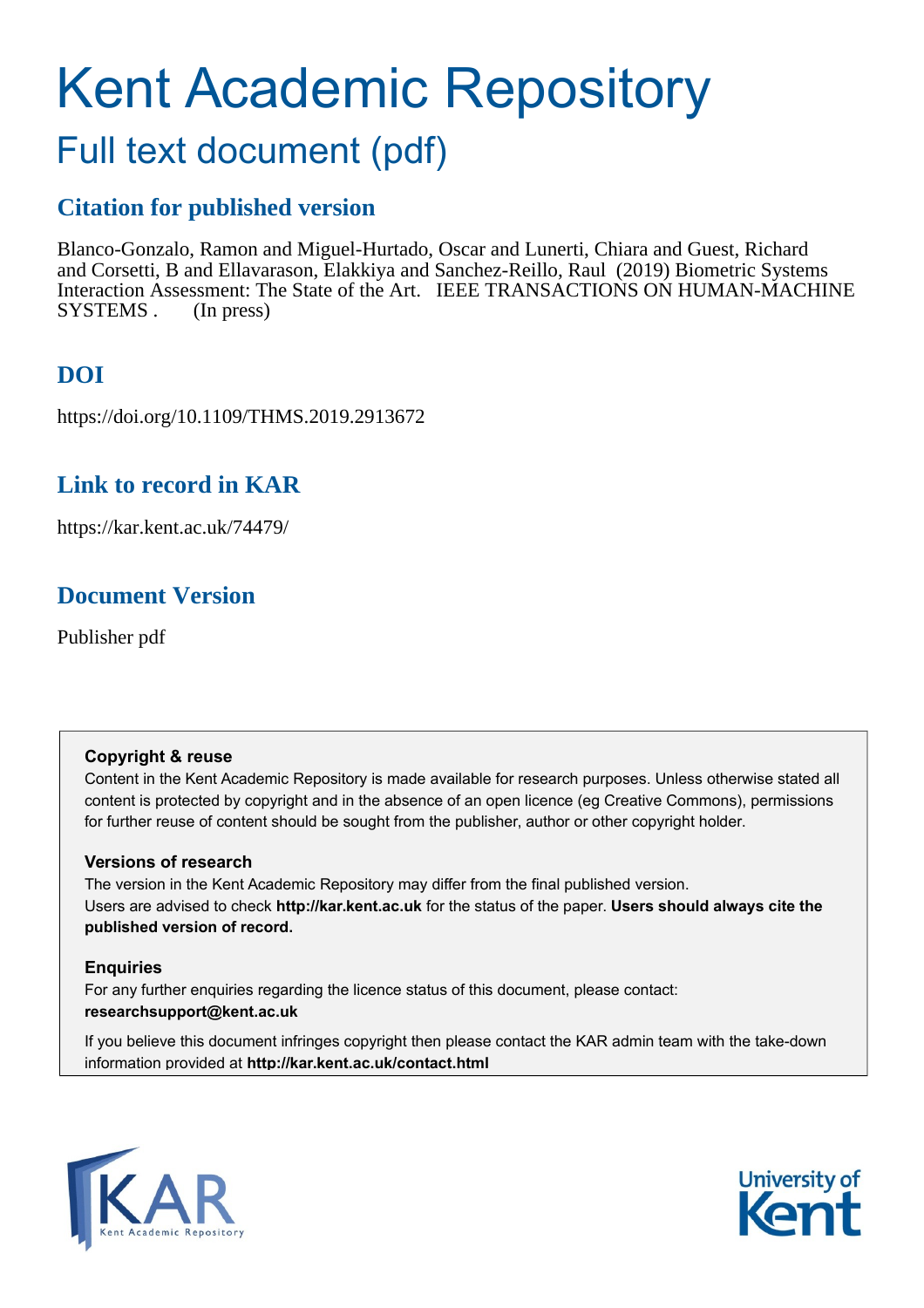# Biometric Systems Interaction Assessment: The State of the Art

Ramon Blanco-Gonzalo <sup>®</sup>[,](https://orcid.org/0000-0001-7535-7336) Oscar Miguel-Hurta[d](https://orcid.org/0000-0003-4239-985X)o, Chiara Lunerti <sup>®</sup>, Richard [M](https://orcid.org/0000-0003-4239-985X). Guest <sup>®</sup>, Barbara Corsetti, Elakkiya Ellavarason, and Raul Sanchez-Reillo

*Abstract***—The design and implementation of effective and efficient biometric systems presents a series of challenges to information technology (IT) designers to ensure robust performance. One of the most important factors across biometric systems, aside from algorithmic matching ability, is the human interaction influence on performance. Changes in biometric system paradigms have motivated further testing methods, especially within mobile environments, where the interaction with the device has fewer environmental constraints, which may severely affect system performance. Testing methods involve the need for reflecting on the influence of user-system interaction on the overall system performance in order to provide information for design and testing. This paper reflects on the state of the art of biometric systems interaction assessment, leading to a comprehensive document of the relevant research and standards in this area. Furthermore, the current challenges are discussed and thus we provide a roadmap for the future of biometrics systems interaction research.**

*Index Terms***—Accessibility, biometrics, human-computer interaction (HCI), usability.**

#### I. INTRODUCTION

**B**IOMETRICS is the study of human authentication by their<br>physical and/or behavioral characteristics. The deploy-<br>ment and everyday usage of computer based biometric authenti ment and everyday usage of computer-based biometric authentication systems (e.g., based on fingerprints, face, or iris features) has substantially increased over recent years.

Nowadays, biometric recognition is widespread in banking [1], in automated border control (ABC) systems [2], in home automation systems and authentication on mobile devices. Since more and more people are using biometric applications on a daily basis, it had become appropriate to study biometric systems from a human-computer interaction (HCI) perspective. This means

Manuscript received July 9, 2018; revised January 31, 2019; accepted April 1, 2019. This work was supported by the European Union's Horizon 2020 Research and Innovation Programme under the Marie Sklodowska-Curie grant agreement No 675087 ("AMBER"). This paper was recommended by Associate Editor F. Scotti. *(Corresponding author: Ramon Blanco-Gonzalo.)*

R. Blanco-Gonzalo, B. Corsetti, and R. Sanchez-Reillo are with the Department of Electronic Technology, University Carlos III of Madrid, 28911 Madrid, Spain (e-mail: [rbgonzal@ing.uc3m.es;](mailto:rbgonzal@ing.uc3m.es) [bcorsett@ing.uc3m.es;](mailto:bcorsett@ing.uc3m.es) [rsreillo@ing.uc3m.es\)](mailto:rsreillo@ing.uc3m.es).

O. Miguel-Hurtado is with the Callsign, EC2V 6ET London, U.K. (e-mail: [oscar.miguel@callsign.com\)](mailto:oscar.miguel@callsign.com).

C. Lunerti, R. M. Guest, and E. Ellavarason are with the School of Engineering and Digital Arts, University of Kent, CT2 7NT Canterbury, U.K. (e-mail: [c.lunerti@kent.ac.uk;](mailto:c.lunerti@kent.ac.uk) [r.m.guest@kent.ac.uk;](mailto:r.m.guest@kent.ac.uk) [e.ellavarason@kent.ac.uk\)](mailto:e.ellavarason@kent.ac.uk).

Color versions of one or more of the figures in this paper are available online at http://ieeexplore.ieee.org.

Digital Object Identifier 10.1109/THMS.2019.2913672

studying how people react to this new technology and understanding which interaction factors may influence the relationship between user and biometric devices and systems.

Moreover, novel biometric scenarios and devices have also introduced a range of new issues that require a re-engineering of conventional methods of implementation, for example, with new or tailored authentication algorithms with specific devices, sensors, and modalities. Besides conventional biometric modalities, such as fingerprint, face, or iris, the number of reliable alternative modalities has increased (e.g., gait recognition [3] or knuckle recognition [4]) and many others are under consideration (e.g., forehead recognition [5] or facial sketches [6]).

Many of the above-mentioned innovations have been motivated by the use of biometrics within mobile platforms. The requirement to protect access to mobile devices has grown with the ubiquity that smartphones, tablets, and laptops have in our daily lives, in particular, the storage of sensitive data, such as contacts, emails, and calendars, or making bank transfers and purchases over the Internet. The inherent mobility of these devices, along with their ever-growing capabilities, render them the ideal multipurpose computing device, but make it easy for them to become lost or stolen. Recently, biometrics has been increasingly used ahead of PIN and password for protecting the access to smartphones. Biometric systems prevent users from having to remember passwords and also provide safety against attacks, such as shoulder surfing [7].

The adoption of biometrics in mobile platforms has also been driven by presence of capture sensors embedded on the device itself [8], helping to reduce the cost of the authentication system deployment. Every mobile device has a microphone to make phone calls, and this can be used for voice recognition. The majority of devices also contain a camera and a touchscreen that can be used for face and signature verification, respectively. Recently, mobile devices have incorporated specific fingerprint and iris sensors allowing the use of fingerprint and iris verification.

As new usage scenarios and, indeed, biometric modalities evolve, the interaction between the user and the biometric sensor is potentially modified leading to a possible effect on the performance of the entire system. Traditionally, algorithms have been the main factor claimed to affect performance rates, but many other factors also influence successful outcome, such as the environment, biometric sensor quality, and characteristics changes, within the biometric sample and the user-system interaction [9], [10].

This work is licensed under a Creative Commons Attribution 3.0 License. For more information, see http://creativecommons.org/licenses/by/3.0/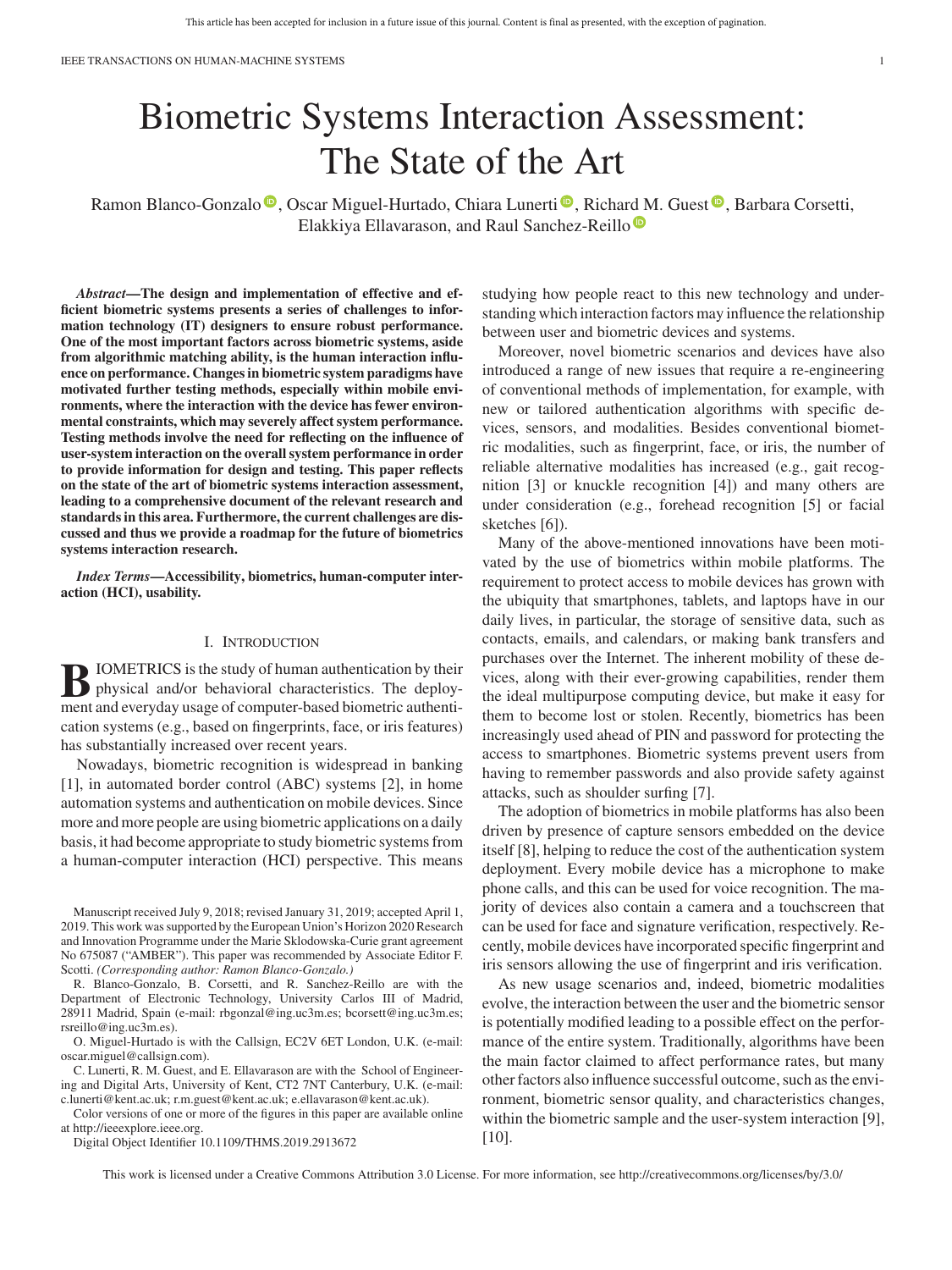This review highlights the most relevant works related to user interaction on biometrics systems performance as one of the major influences of performance. This encompasses several factors, such as ergonomics, user acceptance, and efficiency. Poor user-system interactions usually negatively affect the whole system performance and furthermore might lead to users' rejection of the technology. It is therefore necessary to overcome these concerns by means of good practices in design and biometric implementations testing. In reviewing this area, we do not focus explicitly on HCI design considerations. Our review is instead focused on the analysis of the influence of the user-sensor interaction on the system performance. We do, however, acknowledge that HCI design and sensor interaction are intrinsically linked and, as such be approached in parallel.

In Section II, a historical review of previous work on the analysis of the interaction between users and biometric systems is provided. In Section III, we focus on how the recent introduction of biometrics authentication capabilities into mobile devices has brought a new range of challenges for implementation, while in Section IV we review the various national and international standards that exist within the area of biometrics and usability. Finally, in Section V, we discuss the current and future challenges for research and development in this field.

#### II. HISTORICAL REVIEW

Several studies in HCI in biometrics were made by the U.S. National Institute of Standards and Technology (NIST) following the publication of ISO 9241-11:1998 "Ergonomic requirements for office work with visual display terminals (VDTs)— Part 11: Guidance on usability" [11]. ISO 9241-11:1998 explains how to identify the information necessary to consider when specifying or evaluating usability in terms of measures of user performance and satisfaction. Guidance is given on how to describe the context of use of a product and the measures of usability in an explicit way. This standard introduces the terms efficiency, effectiveness, and satisfaction as metrics of usability and consequently most subsequent research in user-biometric systems interaction uses these definitions. These three terms have usually been applied to measure the biometric systems' usability and are defined by ISO 9241-11:1998 as follows.

- 1) Effectiveness: "The accuracy and completeness with which specified users can achieve specified goals in particular environments."
- 2) Efficiency: "The resources expended in relation to the accuracy and completeness of goals achieved."
- 3) Satisfaction: "The comfort and acceptability of the work system to its users and other people affected by its use."

Even if these metrics are standardized, the way they are calculated could be flexible depending on the tasks and on the biometric system being evaluated.

In this section, the most important works in user-biometric system interaction are explored. First, by individual modalities: Fingerprint, face, handwritten signature, and then by multimodal assessment. Furthermore, we analyze studies on other aspects of the user interaction with biometric systems: Accessibility and user acceptance. Finally, we explore the use of frameworks to evaluate the users influence in biometric system performance.

#### *A. Fingerprint Interaction*

The first interaction experiments in biometrics were made with fingerprint recognition. As fingerprint was the first widely deployed modality, this was subject to early interaction concerns. The rationale behind these studies was to investigate the users' acceptance and perception on biometric recognition systems. For instance, in [12], Heckle *et al* asked 24 participants to make online payment presenting their fingerprint along with their personal data and their credit cards. At the end of the experiment, the 88% of the users rated fingerprints recognition very beneficial and the 46% of them found it comfortable in this context of use. Regarding their preference in terms of security, just the 35% of participants said that using biometric recognition increases the security. Authors argue that this lack of trust may depend on still poor understanding of biometric systems.

Moreover, since the appearance of fingerprint recognition in airports and access control (especially after 2006 with the appearance of the ePassport) the concept of "usability" ("The extent to which a product can be used by specified users to achieve specified goals with effectiveness, efficiency, and satisfaction in a specified context of use") [11] arouse. Systems were required not only to reduce delays in recognition (leading, for example, to long queues in airports), but also make the user feel confident using fingerprint and therefore, potentially boost subsequent performance. As a result, the NIST Visualization and Usability Group [13] started working in this field in 2005.

In 2006 [14], NIST conducted a study to determine the influence of external factors, such as gender, age, and presence of feedback on the image quality of fingerprints, as well as the effect that habituation has on the user's interaction. In this study, participants were asked to provide their fingerprints twice a day, but in the first phase of the experiment, they were not allowed to view the sample images and were not given any kind of feedback from the system. In the second phase, they received indications from the operator through the user interface and real-time feedback as to fingerprint sample quality provided. With this information, the participants decided which sample to store (they were encouraged to provide a sample with a quality score— NFIQ—of 3 or higher). Outcomes from this study showed that younger participants provided higher quality prints than older participants, both in male and female subjects. Women submitted on average 20% poorer quality fingerprint images than men. Habituation with no feedback caused no effect in the quality of the images. On the contrary, when the feedback was provided in the second phase, there were habituation improvements that resulted in a higher quality of the fingerprints presented and in fewer attempts.

Further studies on fingerprint and interaction focused on ergonomics: Feedback is highly important, but also users' comfort when using biometrics. Effective ergonomic systems lead to higher user's satisfaction and better biometric samples. In 2007 [15], NIST analyzed anthropometric and ergonomic factors of biometric deployments, specifically to assess the influence of the surface height of the sensor on the quality and the acquisition time of fingerprint images. Seventy-five NIST employees took part in this study. Each participant donated five fingerprint images at four different scanner standard heights: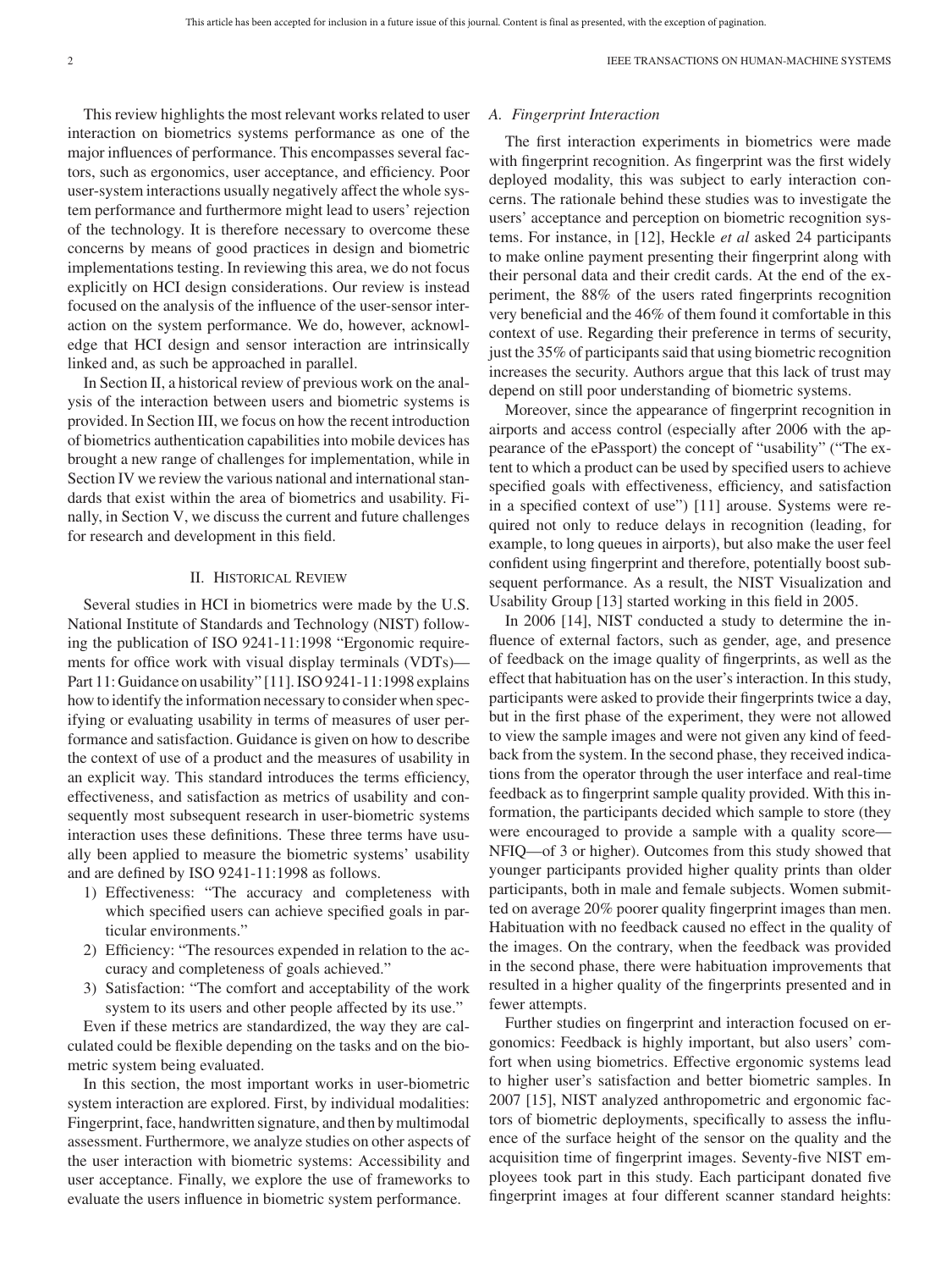26 in (work table height), 32 in (desk height), 36 in (counter height), and 42 in (standing counter height). Efficiency, effectiveness, and user satisfaction assessed following donation. The results showed that the time to complete the tasks as well as the quality of the print images was affected by the work surface height, in particular for the thumbs. At 26 in, it was possible to collect the images with the highest quality and 36 in provided the fastest acquisition time. Participants preferred 32 or 36 in work surface height, while they found a 42-in height uncomfortable for use.

A further study in 2008 [16], considered fingerprint images collected from four different scanner angles (0°, 10°, 20°, and 30°), given the same scanner heights from the previous experiment [12]. This study aimed to find the optimum angle to position the fingerprint scanner in terms of efficiency, effectiveness, and satisfaction. Results revealed that different angles did not affect the transaction time (efficiency) and the quality of the fingerprint images (effectiveness); however, the angle of the scanner can be adjusted to improve the user satisfaction.

Having performed several laboratory-environment experiments, NIST assessed fingerprint system interaction in operational environments. One of the first attempts was a usability study to assess the fingerprint capture of 10-print image in an airport scenario, analyzing the impact of the type of instructional information provided to users (poster, video, and verbal) on the efficiency, effectiveness, and user's satisfaction [17]. Efficiency was measured as the time required to complete the 10 print scan, the effectiveness as the number of participants who were unable to complete the task, and the number of errors incurred by those who successfully completed the task. Finally, satisfaction was measured with a survey after completing the test. Three hundred participants took part in the experiment receiving instruction in three different formats: poster, verbal instruction, and soundless video. Only 56% of the participants that received instruction by poster were able to complete the task successfully. Poster information resulted to be least efficient and effective, while verbal and video instruction performed equally well. The minimum time required to capture a 10-print sequence was approximately 30 s. Without an operator to give assistance, the process took on average from 48 to 64 s, and only 78% of the users completed the task successfully, compared to 98% and average time from 50 to 54 s when assistance was provided.

Building on these studies, other research groups have carried out interaction experiments using fingerprint recognition in operational environments. In 2010, Fernandez-Saavedra *et al*. performed a usability evaluation of commercial solutions of fingerprint access control [18]. Along with the event logs and matching results, the user's interactions were video recorded with two cameras (upper view and semi-lateral view). The users' feedback was collected via interviews. Within this study, effectiveness, users' satisfaction, false reject rate (FRR), and false accept rate (FAR) were analyzed. The results indicate that the time spent and the number of errors are higher in the scenarios, where users must place the fingerprint scanners at a different height as the recommended by suppliers (70–75 cm in desk devices).

In 2006, Kukula *et al*. analyzed the ergonomic principles of a biometric system in order to examine issues related to fingerprint acquisition [19]. Users interacted with swipe fingerprint sensors and an interface which provided different messages as feedback (e.g., "move right" or "move left"). The results showed that the thumb, pointer/index, and middle fingers had fewer acquisition problems in comparison with the ring and little fingers of both hands due to lesser finger dexterity of the lateral fingers.

In 2010, Kukula *et al*. validated the human biometric sensor interaction (HBSI) model (see Section II-D) by means of an evaluation of three swipe fingerprint sensors [20]. The authors analyzed the failure to acquire (FTA) (14.38% overall), with FTD accounting for 30.71% of the overall FTA rate. They concluded that users cannot always successfully interact with a swipe fingerprint biometric device, yet algorithm developers believe that there are few problems or issues with their device or algorithm, which is indeed a serious concern for biometric recognition.

Further studies [21]–[23] carried out by NIST aimed to test the usability of five different contactless fingerprint devices, using a contact-based fingerprint device as the baseline. Participants were required to use the devices three times: The first time without instructions, the second, receiving verbal instruction, and the third, watching a video. Efficiency was measured as the time required for completing the tasks, effectiveness by task success, and the quality of captured fingerprints. Finally, satisfaction was measured through participants' opinion about the easiness and the intuitiveness of the devices. In the second and third studies, participants rated the contactless devices as easier and faster to use. Conversely, in the first study, participants rated the contact device as the easier to use and the most intuitive. The authors argue that this fact is motivated by the lack of intuitiveness of the contactless device used. Thus, NIST highlighted the necessity of educating people to properly use contactless scanners.

#### *B. Face System Interaction*

An image of the travelers' face is a common characteristic that all passports across the globe contain. With the introduction of epassports in 2006, facial verification in border control scenarios became commonplace. This was followed by a number of largescale facial user interaction studies.

In 2008, NIST made a usability evaluation of a facial biometric system, which included an initial inspection of the operational settings in use to identify interaction components and the most common user interaction mistakes [24]. Based on this, NIST designed a usability experiment to determine if addressing human factors for face image capture could improve the overall image quality without introducing additional tasks to the operator. Based on the common user interaction issues, the NIST usability team analyzed whether improving the face image capture station layout would better assist both the operator and the , resulting in better quality face images captured. Three hundred participants joined the experiment. The results clearly showed an overall improvement on the quality of the images based on 20 image quality attributes.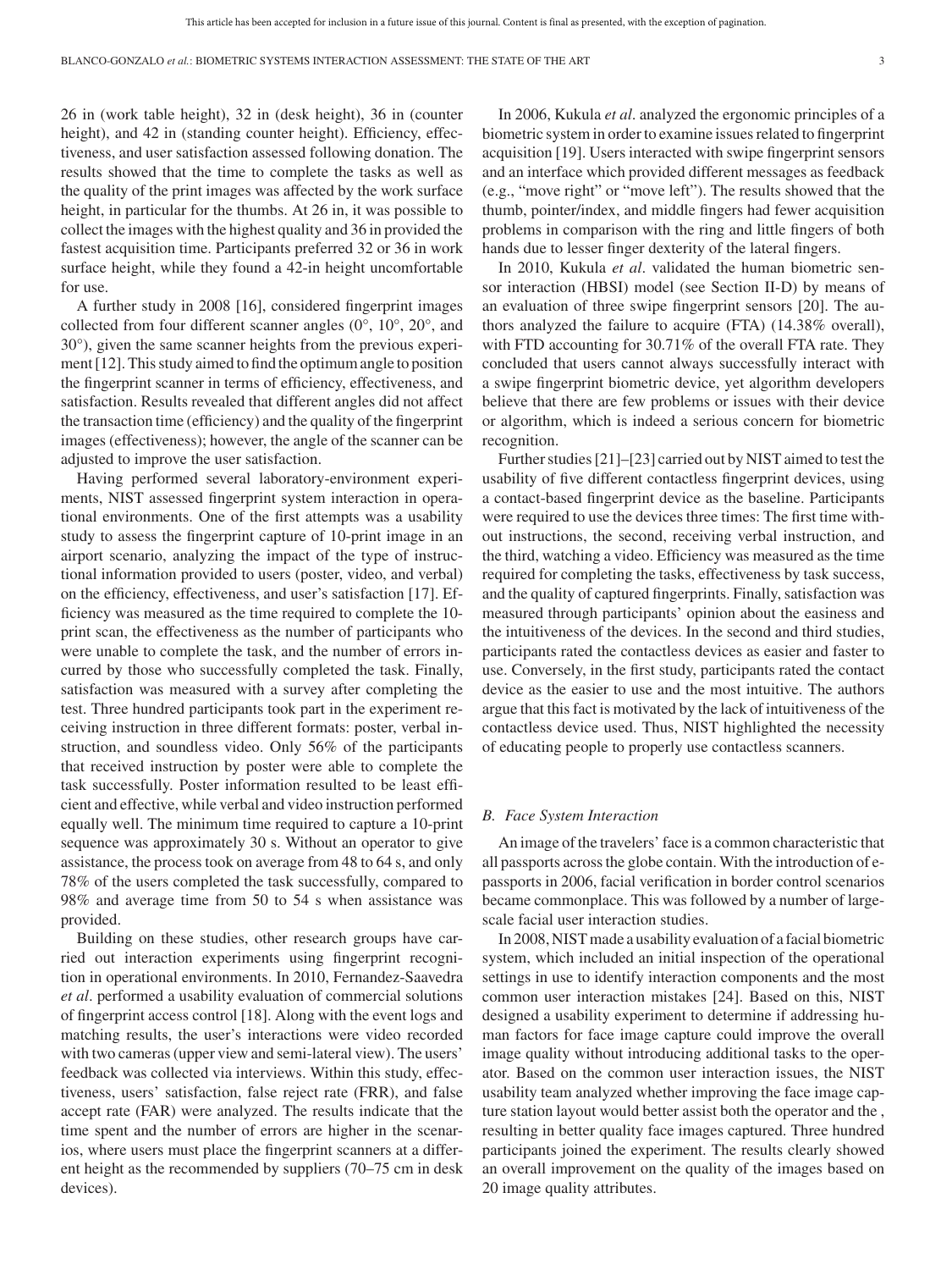Further facial usability experimentation evaluated how the use of a face overlay could improve the quality of the captured face images [25]. Several usability factors were analyzed in this work: effectiveness (quality of the captured images), efficiency (task time), user satisfaction, and affordance (a measure of the intuitiveness of the system). In order to analyze these factors, facial images were stored for offline quality assessment. About 53.2% of the images were perfectly centered and 45.4% were partially centered. The face overlay resulted in an easy to use system, with no impact on the efficiency of the capturing process and users expressed satisfaction in knowing whether the image was framed properly.

#### *C. Signature System Interaction*

In recent years, handwritten signature recognition has been used increasingly, mostly due to growth in mobile devices: Signing documents is a common action and, in general, people feel comfortable donating a signature. New scenarios and devices have brought challenges to designers who have recently started to test interaction in these systems (further studies on handwritten signature have been made for mobile device implementations and are cited in Section III). Works in this area aim to improve ergonomics and produce the most appropriate feedback for users, therefore reducing FTA. One of the first specific works in this area is the integration of dynamic signature verification with the HBSI model [26] (see Section II-D). The authors revealed the complexity of the potential interactions according to the scenario (signing an important contract, in the supermarket, etc.). Another outcome of this work is a complete mapping of the HBSI presentation metrics for paper, ink, and virtual inking devices following their interaction flow charts.

Further experimentation in [27] aimed to assess the enrolment success rate and the user's preferences across three different signature input devices with different modes of feedback to the users. During the experiment, 42 users signed on two common signature capture devices, showing that users have different preferences among those devices (e.g., 93% of users preferred a device that they successfully enrolled on). This study also showed that right-handed users are more successful enrolling on all three of the sensors. Moreover, authors claim that usability issues regarding visual feedback or familiarity may negatively affect the biometric performance.

#### *D. Testing More Than One Modality*

One of the earliest studies conducted by NIST in this line [28] aimed to create a biometric database with the goal of collecting 10 000 comprehensive sets of biometric samples. For this purpose, a portable biometric workstation was developed consisting of nine digital cameras for capturing the image of the face from different angles, two different fingerprint scanners, and an iris scanner. To analyze the usability, NIST conducted an experiment to assess the time of each biometric capture and whether the interface facilitated the flow of the workstation. Eight NIST employees took part in the experiment acting as operators of three different scenarios, and they were asked to answer a questionnaire at the end of each session. The number of errors and



Fig. 1. Example of UKPS surveys results, where users were asked about their concerns when interacting with the iris recognition system [29].

time needed for each biometric capture decreased through the sessions, while satisfaction generally increased with the use.

The state of the art in biometric access control systems commonly contains multiple biometric modalities. An increase in user interaction with multiple biometrics in a single interaction has led to further research in this area.

Border controls/passports featuring biometric technology are widely deployed. In this context, the U.K. Passport Service Trial (UKPS) [29] in 2005 was the first major usability evaluation, gathering customer experience data when using fingerprint, face, and iris recognition systems.More than 10 000 users participated in this trial with 750 subjects exhibiting some kind of disability. The outcomes of the UKPS include effectiveness (enrolment and verification times), efficiency (enrolment and verification success rates), and satisfaction results in addition to several users' opinions and recommendations. Participants did not consider in general the level of intrusion as an issue, but the time taken of the overall experience was rated worse than expected. The analysis compared results among the three different sample groups: quota (2000 participants chosen to match the target population), opportunistic (7266 recruited from the area around and within the trial centers), disabled (750 pan-impairment participants), and demographic traits, such as age and gender. In general, fingerprint recognition was the preferred modality, but some groups felt more comfortable with iris recognition. Nevertheless, the disabled participant group found the iris recognition very challenging. An example of the surveys' results regarding difficulties found when interacting with iris recognition is in Fig. 1. This study also shows demographic (age and gender) difference for costumer perceptions and reactions.

Sasse in [30] reports the usability results from another ABC experiment: The BioPII study. Two thousand airport staff members were recruited for this project and asked to use four biometric systems (1 iris, 1 face, and 2 fingerprints recognition based implementation). Their task was to enroll themselves two times every day for two months. The users who respected this timing had lower error rates compared to participants who skipped donation days. This supports the fact that the user experience (UX) may affect the performance of the whole systems. Moreover, even if at the end of the trial, the users rated their experience with the systems positive and satisfying, several user interaction issues emerged. For example, the iris scan was often confused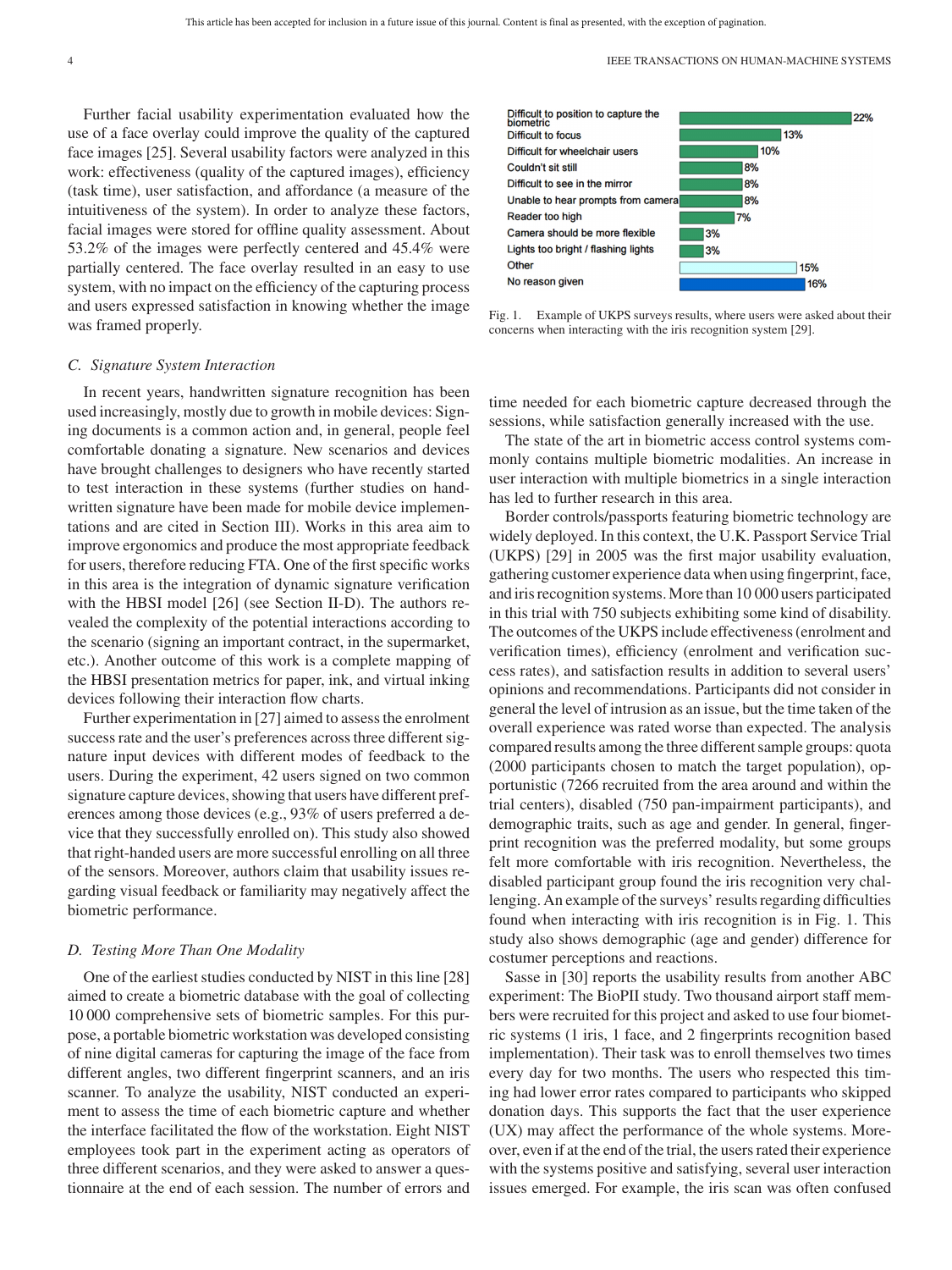

Fig. 2. NIST symbols for "Biometric in use" [31].

with a normal camera to which users have presented the whole face. The authors argue that in the future, a better interface design could eradicate all these issues.

#### *E. User Acceptance in Biometrics*

A key concept in user-biometric system interaction is the degree of trust that users put on the technology. Biometric recognition may sometimes be considered as intrusive, especially some modalities, such as iris recognition, where donation of samples maybe seen as unnatural or invasive. A lack of confidence may derive in biometrics misuses or the technology rejection. Thus, the topic of user acceptance has been deeply researched in biometric recognition. Traditionally, user acceptance was measured through surveys and interviews. One element of user interaction in which researchers have paid more attention is the feedback provided to users, typically consisting of symbols, images, or videos. The importance of understandable objective presentation and communication of use can be viewed for the following two reasons.

- 1) Biometric recognition is a novelty for many people who do not know how to use it.
- 2) In scenarios, such as airports, people from many different cultures (including different languages and habits) will use biometrics.

NIST has undertaken a comprehensive set of work with symbols in biometric systems. In one of their first studies [31], a set of symbol variants was proposed and evaluated in three phases by interviewing participants that had no background in biometrics. As a result, two symbol variants were considered, with the recommendation of using one when only fingerprint is in use [see Fig. 2(a)] and the other when further modalities are being used [see Fig. 2(b)].

Continuing the NIST work on biometrics symbols, in [32], they evaluated a set of symbols in six case studies with a total of 186 participants from United States and four Asian countries to consider also any cultural implications. The set included 20 individual symbols and 4 procedural symbols. Four of them caused confusion to all the participants from different cultures, indicating the need for an alternative design, while the remaining symbols showed mixed results and require further studies to determinate the feasibility of representing the intended meaning.

*1) Surveying Biometrics:* Surveys and interviews are used as a common measurement tool of user acceptance. When biometric recognition appeared as an alternative to other security solutions, a number of surveys gathering user's opinions were undertaken.

One of the first works surveying biometrics was carried out by Jones *et al*. in 2007 [33]. Within this paper, preliminary results of a survey of 135 users regarding biometrics (iris, fingerprint, signature, voice, hand geometry, and face) and other authentication technologies (passwords, RFID tags, smartcards, digital certificates, and other tokens) were discussed. Most respondents were unfamiliar with most of the technologies in question and expressed uncertainty about their use. Nevertheless, biometrics was shown to be the most popular means of authentication, followed by passwords, and tokens. The results also show that the usefulness of individual technologies depends on the context of use. Participants thought that biometrics would be more useful than tokens in most of the contexts analyzed (building access, computer access, hospital, financial transactions, retail store, and online retail) and more useful than passwords for building accesses, retail stores, and doctor's offices or hospitals.

Elliot *et al*., also, in 2007, conducted a survey of 391 individuals on issues relating to biometric technology [34]. Authors claimed that the results from this survey are in line with previous surveys, where a relevant percentage of respondents had not previously heard of biometrics. Those who had heard of biometrics expressed several concerns, including cleanliness of the devices and safety (with respect to iris and retinal identification).

When biometric recognition started to be used in applications, such as banking, many research groups carried out surveys and interviews in order to understand the user's willingness to interact with biometric systems. In 2009, Tassabehji *et al*. surveyed the e-banking security with biometrics, modeling user attitudes, and acceptance [35]. This study, carried out by an online questionnaire fulfilled by 113 people, revealed that user perceptions of biometrics security positively influenced their attitude and intention to use biometrics for online banking services. In 2009, Gunson *et al*. researched the user acceptance in voice recognition also for mobile banking with 204 telephone banking customers [36]. Users found voice recognition based on digits more usable than that based on sentences, and a majority of participants would prefer to use digits.

In [37], the authors assessed different dialogue designs for speaker recognition in automated telephone banking. Three strategies for voiceprint authentication were experienced by 120 participants: One-Factor (speaker recognition based on customers' eight-digit account number and six-digit sort code); One-Factor with challenge (a randomly generated digit string); and Two-Factor (One-Factor plus secret information known only to the caller). Once the three designs were tested, users were asked to fill a questionnaire. Participants found the Two-Factor design the most secure. Results also showed that 88.1% of users are likely to use voiceprint recognition in banking.

Even when it is not widely implemented, biometric recognition was suggested to be present in automated teller machines (ATMs) as a convenient solution instead of the current PIN. Coventry published a study in 2004 about HCI and user acceptance of these self-service systems when being used with biometrics [38]. The conclusion is the existence of a gap between laboratory and real life. Moreover, the author suggests that "biometric technologies do not resolve the usability/security trade off" and that "further research is required to understand the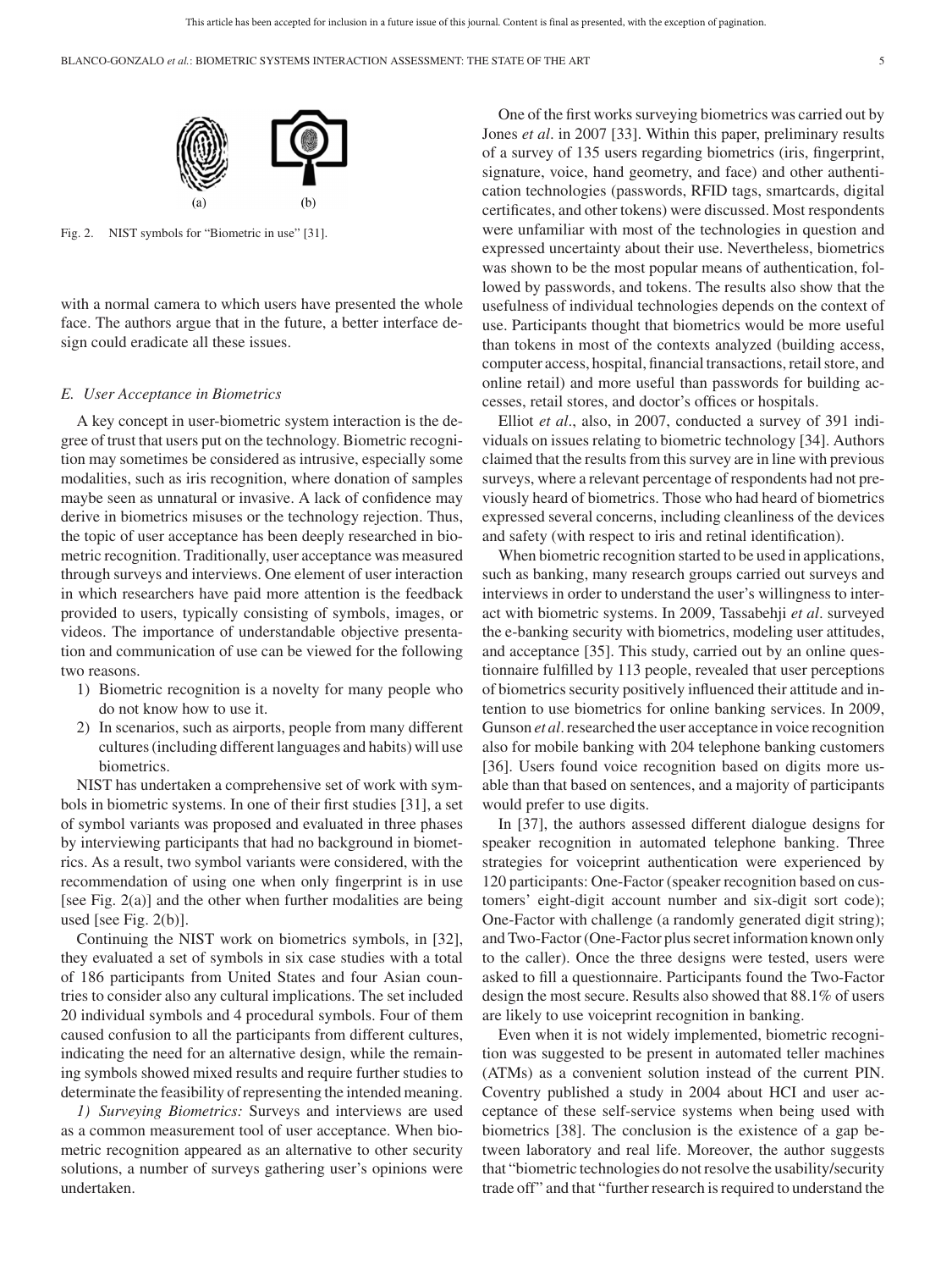relationship and find the balance between security and usability." Another study [39] shows the possibility of using fingerprint and palm vein recognition at the ATM, revealing that only 20% of the participants would not register to use biometric technologies. Within the study, it is not clear how much of this result is due to usability issues or underlying negative attitudes toward biometrics.

More recently, the study of user acceptance in biometrics has moved to other scenarios, such as mobile devices or Internetbased systems, in line with novel deployment platforms of new applications using biometric recognition. In 2015, Blanco-Gonzalo *et al*. surveyed 589 users before and after using three fingerprint sensors thought to be embedded in smartphones [40]. Participants were asked about several aspects regarding biometrics in general and fingerprint recognition in particular. Results show the importance of ergonomics in biometrics and the distrust of a high percentage of users of using biometrics for high security tasks, such as banking transactions.

Krol *et al*. published a study about user acceptance and perceived usability of face recognition as a CAPTCHA replacement [41]. Results show that participants found the face recognition to be more suitable to use in some service contexts. However, the experiment also shows the distrust of many users in taking face pictures and uploading them to an app in Internet.

In 2017, Zimmermann and Geber [42] surveyed the user interaction with different authentication schemes (biometric and nonbiometric) to understand the users' perception and preferences. Thirty five participants were enrolled in the experiment and were asked to authenticate themselves using eight different technologies (text password, graphical password, gesture recognition, fingerprint recognition, face recognition, iris recognition, speech recognition, and ear shape recognition). They were provided with a workstation comprising of a Sony VAIO notebook with fingerprint sensor, two monitors (one connected with the FaceLAB system able to capture the biometric features, and one used to provide feedback during the tasks), a microphone, and video cameras. At the end of the task, users answered questions about their perception of security within the tested schemes. The results show that, even if participants were more familiar with passwords, they preferred mainly biometrics because of its uniqueness and unforgeability.

#### *F. Accessibility and Biometrics*

The use of biometric technologies for common everyday end uses (especially within mobile scenarios) indicates that technology is not only restricted to high security scenarios anymore. In order to ensure that technology is easy to use for a wider percentage of the population, accessibility issues need to be considered.

Biometric recognition systems are not commonly designed to be accessible, focusing more on security rather than usability. As a result, there are not many works in this area within the literature. Nevertheless, some research groups have recently focused on increasing the UX in biometrics and various works on accessibility have arisen.

One of the first initiatives in the field was the conference Accessible Biometrics in 2005 [43]. The conference's intention was to inspire the development of innovative methodologies and solutions that support disabled people in their use of these new systems, even identifying novel applications to extend the usage of these technologies. The conference covered an overview of biometric technologies, an assessment of the market opportunities (and in particular those in the financial sector), usability issues, testing, and the role of standards.

Among early studies devoted to improving the accessibility of biometric systems were those carried out by the University of Surrey [44], [45]. A series of experiments allowed blind users to take selfies with a small camera guided by audio feedback having been provided with prior instructions. The findings suggest the importance of appropriate design of HCI as well as alternative feedback design based on the audio cue.

Visual disabilities were also studied by NIST within an accessibility test to investigate how users with visual disabilities interact with fingerprint systems [46]. The study involved ten participants that performed three different trials where they presented their biometrics to the sensor. Participants were able to locate the device guided by a tone and using a textured surface to identify the position to properly present their fingerprints. From the study, it resulted that audio tones were effective to localize the scanner, and all, but one participant, were able to identify the right-hand position using the textured surface.

Early studies with the elderly started in 2013 when Sasse *et al*. published the chapter usable biometrics for an ageing population [47] within the book Age Factors in Biometric Processing [48]. This work covers opportunities and challenges that ageing presents for researchers, developers, and operators of biometric systems. One of the important messages of this research is that the lack of usability and accessibility of current authentication products involves an opportunity to well-designed biometric recognition systems.

In 2013, Sanchez-Reillo *et al*. [49] published a biometric recognition prototype for people with accessibility concerns to interact with an ATM (by fingerprint and signature). The interface was adapted to the standard EN 301 549 "Accessibility requirements suitable for public procurement of ICT products and services in Europe" and the fingerprint sensor was connected to a mobile device via USB. The authors claim that their approach is generic and easily adaptable to the specific particularities of disabled people. Further studies have evaluated mobile accessible apps on smartphones when used by people with accessibility concerns (summarized in [50]). Results show poor fingerprint performance due to low fingerprints quality (fingerprints erode with time). On the other hand, signature recognition results are in the line of the state of the art. Authors claim that signing was familiar to most of the participants. Through these series of works, the authors conclude that developing universal accessible apps is nearly impossible due to the wide range of different existing accessibility issues. Therefore, their findings suggest that a convenient accessible design must rely on individual subject characteristics.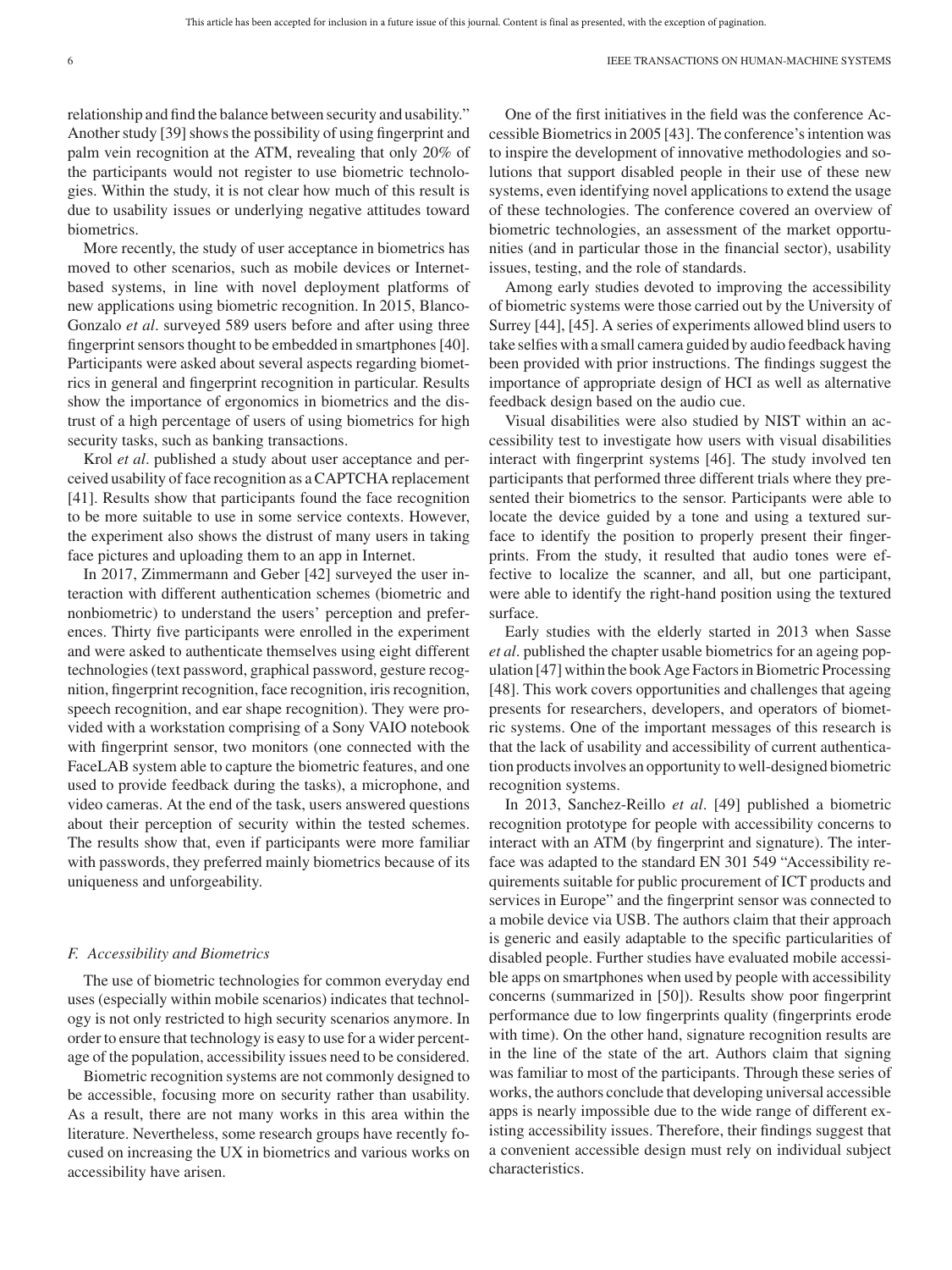#### *G. User-Biometric System Interaction Assessment*

Only a few works have been carried out to evaluate the interaction between users and biometrics. In parallel to the NIST research on usability, the HBSI framework was developed by Kukula and Elliot [51]. The framework enables biometric systems interaction to be labeled and logged by the operator alongside users' feedback and the biometric system outputs for later analysis. The HBSI framework's purpose is to use common biometrics measurements (sample quality and system performance), ergonomics (physical and cognitive), and usability (efficiency, effectiveness, and satisfaction) to evaluate the functionality and performance of a biometric system.

In [20], the HBSI model was applied to the use of three common fingerprint devices. Data were collected from 85 individuals over three visits that accounted for 25 867 user interactions. This experiment validates the HBSI and the new metrics derived from the FTA analysis. Thus, the HBSI metrics show that incorrect interactions are less in index and middle fingers than for ring and little. Further work has analyzed other modalities, such as hand geometry [52]. In this work, the authors mapped the HBSI metrics for hand geometry interactions and performed an experiment to validate the model. Outcomes of that research showed that there are differences across the different training methodologies at the enrolment stage and verification stage: The group who has seen a demonstration performed slightly better than the group who has watched a video.

The HBSI framework was also applied in further scenarios, such as in automated border control (ABC) gates in [53]. The authors divided the process in two parts (named models): A generic model used to define the enrolment and the verification; and then an identity claim process, which analyzed every step of the verification. Then, they utilized the HBSI framework to assess the user interaction with the system. A total of 440 users participated in the experiment, interacting with an ABC system at an airport departure gate. During the first phase, passengers entered their electronic passport into a standalone kiosk and received the boarding pass. Then, in the second phase, passengers inserted the boarding pass into a gate reader and after that a biometric face verification subsystem matched the users' live photo with the picture read from their passports. A total of 30.96% of interactions were affected by user interaction errors, meaning that 139 users did not understand completely what to do or were distracted during interaction. This fact allowed the authors to conclude that user behavior is a predominant factor for the performance of ABC systems. They suggested applying the HBSI framework during the evaluation of these processes to understand how to reduce errors and improve the usability and the performance of the entire control system.

More recently, the HBSI model has been expanded to include other types of presentations, including false claims, attacks, and token interactions. These types of interactions have been brought together to complete the full HBSI model, allowing a full categorization of an interaction for any identity claim scenario.

#### *H. New Application Contexts*

The papers mentioned in this section are a clear example of how biometrics can be applied to support infrastructures and society. In the last decade, the evolution of technology has allowed the application of biometrics in different environments (e.g., e-border, e-health, e-coaching, e-voting). Several European projects: BODEGA (proactive enhancement of human performance in border control) [54], FastPass (improve security and efficiency in border checks) [55], FIDELITY (ensure e-Passport privacy, security and usability), [56] and SMILE (smart mobility at the European land borders) [57] have assessed the HCI of biometric-based ABC systems. Other researchers are studying how biometrics can increase user acceptance and trust in evoting contexts [58]. Privacy issues related to e-health are also widely investigated [59].

All the works cited are characterized by a human-centric perspective in which the needs and the security of the user are the end goal. This means enhancing usability and, at the same time, guaranteeing users' privacy. User acceptance and privacy issues behind the new applications may represent the future challenges in biometric HCI research. For example, nowadays biometric applications are moving from a server-centric model to a user-centric one and therefore, it will be necessary to study the changes in terms of security and in user trust and/or user resistance. Additionally, more and more biometric systems are applied in the public surveillance. Thus, it has become necessary to include new trends like the ambient intelligence [60] and affective computing [61] in biometric-based HCI. By proposing biometric systems that ensure high security levels, it will be possible increase the user trust and apply biometrics in different contexts. This can make biometric applications notable even in private contexts, such as private access control systems or private e-payments.

#### III. MOBILE BIOMETRIC PLATFORM INTERACTION

With biometric recognition established in across numerous mobile contexts (smartphones, tablets, wearables, etc.) a series of user interaction studies have been carried out. This section summarizes the main works on biometric interaction on mobile devices.

#### *A. Challenges*

The deployment of biometrics on mobile devices as a convenient solution for guaranteeing security in low-risk interactions (e.g., unlocking devices or small-scale payments) motivated a series of new challenges to user-system interaction. In [62], Sanchez-Reillo *et al*. describe these challenges and propose strategies to overcome them. One example is the lack of computational power of mobile devices that, with the progression of technology, is starting to be solved. A similar observation can be made for the internal memory needed to store the biometric templates on the devices. The algorithm of the system should be suitable for any kind of mobile device, smartphone, or tablet, and these can differ for shape, dimension, and operating system supported. The capturing sensors, such as microphone or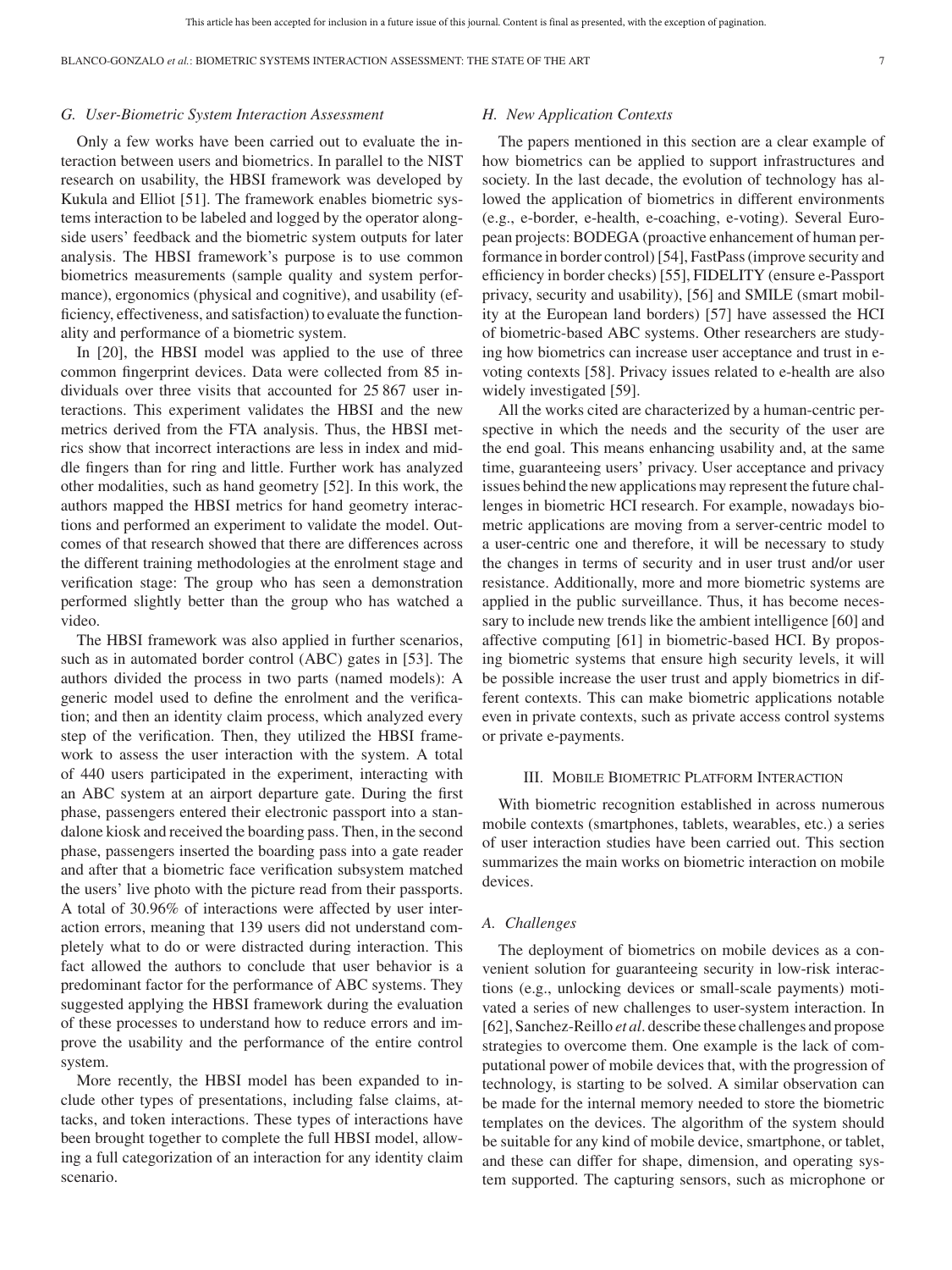fingerprint sensor might be placed in different positions, touchscreens might have different dimensions and sensitiveness, cameras may have different resolutions depending on the model of the device, etc. There is no control in the way the user interacts with the device, also as to where the interaction will happen, making the surrounding environment an important variable to take into consideration.

The main challenges for mobile systems interaction between the user and the device are the time spent in the interaction (the longer the higher probability of users' rejection), ergonomics (e.g., devices' size or use of stylus), and the user acceptance of the technology: Are users willing to use biometrics in their mobile devices?

#### *B. Ergonomics in Mobile Biometrics*

Ergonomics in mobile biometrics are related to the shape of the devices, how users handle those devices and where is the biometric (or nonbiometric-specific) sensor. In works carried out by UC3M [63], [64], users were required to use handwritten signature recognition in mobile devices within the most common scenarios. The authors found a high correlation between devices and scenarios. Thus, light and small devices achieved better usability results (efficiency, effectiveness, and satisfaction) in those scenarios where users hold the device in their hands. Subjects may have a different interaction depending on the dimensions of the device they are using. Blanco-Gonzalo *et al*. [64] focused on the online signature, asking participants to interact with four different types of device: A tablet, a smartphone, a tablet-PC, and a digitizer. Efficiency, effectiveness, learnability, and satisfaction were analyzed through three sessions; with a week in between; 20 users were asked to sign using the four different devices in five different scenarios representing the most common situations that might occur in real life. A big decrease in error rates and time was noticed between the first and the second session, but not between the second and the third one, meaning that by that time, participants obtained habituation to the system. This observation makes it clear that training is really important to reach better performance. The results demonstrate that the preferred devices were the digitizer with the stylus and the tablet with the fingertip, even though these do not correspond to the best performance.

Not only can the dimension of the device influence the usersystem interaction, but also a reduction in size of the capturing sensors. The authors in [65] study the impact that a small fingerprint scanner can have on the quality and the performance of the biometric system. A database of more than 1 80 000 fingerprint images was collected for this purpose, involving the contribution from 589 participants. The performance was analyzed using a publicly available and a commercial algorithm in two different scenarios. The first scenario compared cropped images obtained from enrolment and authentication using the same small sensor implemented on the mobile device. The second scenario used full-size images obtained from enrolment with a larger external sensor and compared them with cropped images from the mobile device sensor. The results from the study showed that failures to enroll (FTE) and FAR rates increase for image of smaller size,

and the quality of the cropped images deteriorate. The impact of using small sensors on mobile devices can be reduced using a large external scanner for the enrolment. Comparison with full-size reference images did not impact time and rates.

With the aim of creating an authentication system that allowed users to store secure identities within their smartphone, the EU cofounded the Private Identity as a Service (PIDaas) project [66]. In 2016, Miguel-Hurtado *et al*. [67], [68] conducted two studies to evaluate the human interaction with the main voice user interface for the PIDaaS platform, the PIDaaS mobile application (PMA), through the application of the HBSI framework. The study aimed to assess the PMA in common scenarios. So, the authors recreated a typical working scenario comprising a desk, a chair, a computer, and a smartphone (iPhone 5S). The participants were asked to register on the PIDaaS platform and then to record their voice template through the PMA. They also were video recorded during the whole experiment by two video cameras and two web cameras. The results obtained allowed an analysis of usability in terms of efficiency, effectiveness, and satisfaction. There was an interaction time and error decrease between sessions 1 and 2, but no such decrease was noticed between the second and the third session. Regarding satisfaction, participants positively evaluated the PMA and the voice authentication system.

#### *C. User Acceptance of Mobile Biometrics*

The perception of users of biometric recognition in mobile devices is really important as those who do not feel confident using it will opt for other technologies (e.g., PIN or patterns). Fear of forgeries or distrust in the smartphones' security is a common reason for rejecting the use of biometric recognition.

First user acceptance experiments analyzed preferences between the use of the PIN against the use of biometrics and the use of different biometric modalities on the mobile device. Trewin *et al*. applied the well-known system usability scale (SuS) in 2012 within a usability evaluation of three authentication modalities: Voice, face, and gesture as well as password entry using a mobile device [69]. SuS scores revealed preferences for passwords (78%), gestures (77%), and face recognition (75%). The combination of two biometric modalities were disliked by the participants, had higher FTA and lower performance. Therefore, it did not result in good user acceptance.

In 2015, Bhagavatula *et al*. published findings on user acceptance using iOS (fingerprint) and Android (face) biometrics authentication [70]. A survey about perception of biometrics and ease of use (Android and iOS PIN/Android face and iOS fingerprint) under different lighting conditions, ergonomics (sitting and walking), and other factors, was completed by 198 participants. The authors reached several conclusions, such as most of the participants preferred fingerprint unlock over face unlock or a PIN. Most of the users also perceived fingerprint unlock as more secure and convenient than a PIN.

The interaction that users have with mobile biometric platforms is the main factor that influences the decision to adopt biometrics as a security method. In [71], De Luca *et al*. conducted an online survey to understand the reasons for using (or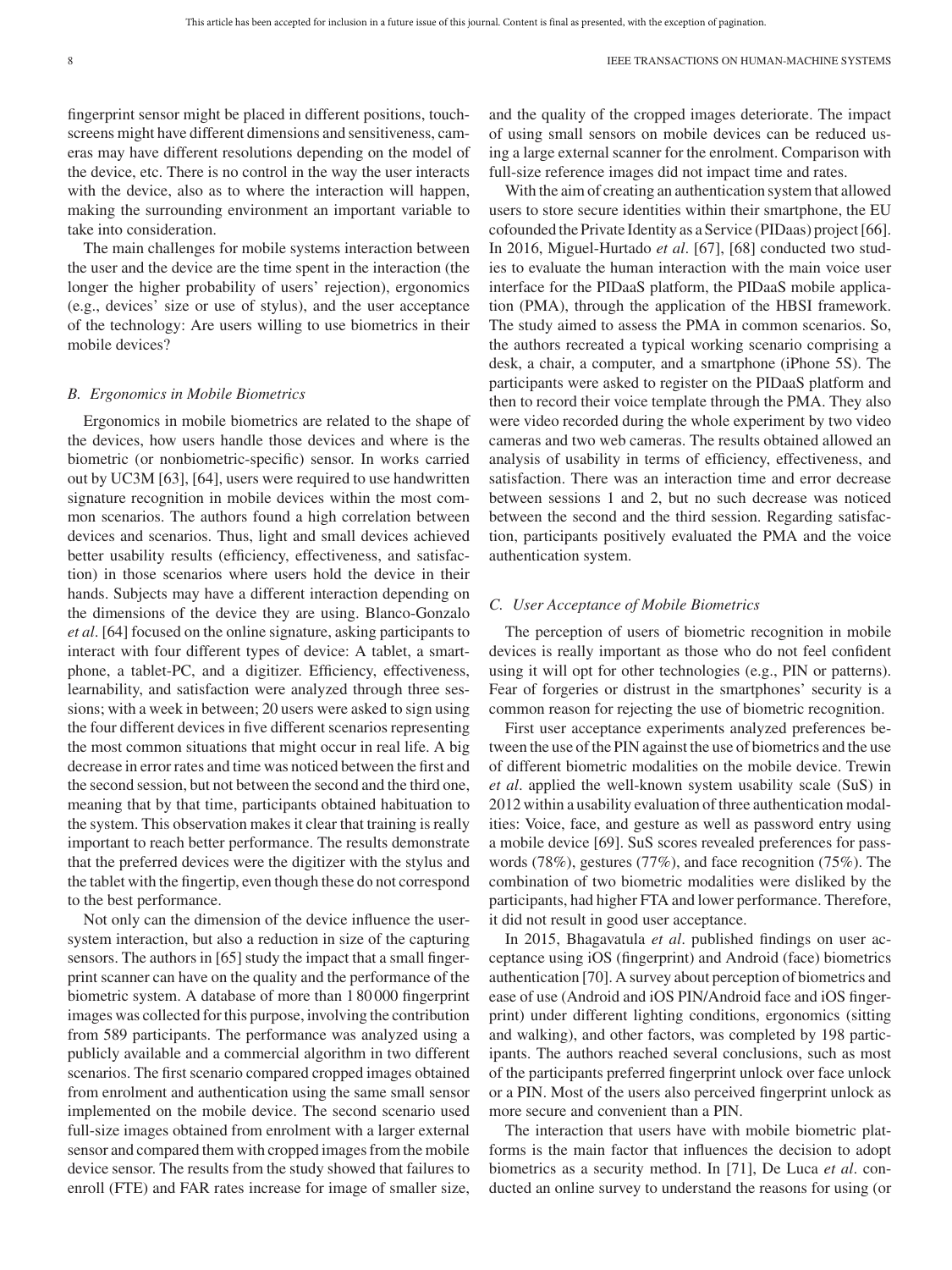not using) biometric systems on mobile devices. The survey focused only on users from Apple's Touch ID and Android's Face Unlock, because they represent the most common systems at the time of the study. Three hundred and eighty three responses were collected from different categories of users: Current users, former users, and nonusers. Results show that usability has bigger influence on users than privacy and security.

The research in [72] analyzed the risk perception and behavior that users have on the interaction with security mechanisms on mobile devices. Data were collected through an online survey with 260 participants and a field study with 52 participants. From this study, it was found that users spend up to 9% of total usage time to unlock the device, and that protecting the access to the device is considered unnecessary in 24.1% of the cases. Also, shoulder surfing was not wholly perceived as a concern by 64.9% of the participants.

Mainly, smartphones are thought as personal objects, but in real life, there are common situations where the main user needs to share a device with other people. In this case, there is the risk of loss or exposure of sensitive personal data stored in the mobile device. The authors of the study [73] conducted an interview with 12 smartphone users. On average, participants declared that they shared their device with 6.7 different guest users, including partners (11% of the 80 total subjects assessed), family members (35%), work colleagues (19%), acquaintance or strangers (19%), and friends (16%).

Cultural differences also motivate different opinions about the use of biometrics on mobile devices. In the study conducted in [74], the authors demonstrated that there are differences across countries toward smartphone unlocking behavior. The study presented the results from 8286 responses of an online survey conducted in eight countries: Australia, Canada, Germany, Italy, Japan, the Netherlands, United Kingdom, and United States. Participants were asked to give their opinion on smartphone lock mechanism and their perception of sensitivity of data stored on their devices. The non-U.S. countries were between 31% and 76% more likely than Americans to have a security mechanism on their smartphone. Japan and, to a lesser extent, Italian respondents consider the sensibility of the content in their smartphones much more than other countries. The study underlines that cultural sensitivity to perception and security mechanism adoption should be taken into consideration when designing authentication systems for smartphones.

Holz and Bentley [75] conducted an interview study about the use of on-demand biometrics authentication. They created a login system for a webpage using fingerprint recognition on smartphones. Users entered their name, received the authentication request on their smartphone, and presented their fingerprint, completing the login in the browser. To evaluate the user interaction and acceptance, the authors recruited 12 participants, with different ethnic backgrounds and occupations, all of whom had been using the fingerprint sensor on their iPhone and were regular Yahoo Mail users. At the end of the tasks, participants were interviewed about how they found the system during the experiment. Analyzing the answers, most users appreciated not having to remember a password and claimed using biometrics authentication increased their sense of security. Everyone

completed the tests in a short time and satisfaction results were high. The authors point out that on-demand biometrics could be an alternative to current two-step verification systems.

#### *D. Continuous Authentication and Wearables*

Traditionally, the protection of a mobile device consists of requiring the authentication of the user only at the beginning of the interaction, and not during subsequent usage. To prevent unauthorized usage of mobile devices, the user may be continuously reauthenticated by the system, but this action needs to be unobtrusive so that the user's interaction is not interrupted. Behavioral characteristics can be used for continuous authentication. The system creates a behavior profile of the user and can detect suspicious activities when they differ from user normality.

As modern smartphones and tablets have many sensors, there are considerable amount of data that can be collected and used for continuous authentication and can also be combined with security systems conventionally used to enhance their accuracy. Different behavior characteristics can also be combined. The method proposed by authors considers a combination of behavioral features, including hand movements, orientation, and grasp. Hundred participants took part in the experiment where they were asked to answer three questions typing at least 250 characters on a smartphone. The experiment analyzed eight sessions under two different conditions: four required typing while sitting and four while walking. There was more accuracy, while the users were walking instead of standing.

The use of continuous authentication can bring many limitations: Accuracy can require high energy consumption and often a long training time. In [76], the authors analyzed the challenges of keystroke dynamics on mobile devices. The experiment required the completion of three tasks using an app during a session that lasted an hour. There were two sessions in total with a gap of at least a week in between. The results showed that the use of a probabilistic framework considering different hand postures reduced the equal error rate by 23.2% compared to the training of a single model on data from all postures, which were 1) holding the device in the right hand, touching with the right thumb, 2) holding it in both hands, touching with both thumbs, and 3) holding it in the left hand, touching with the right index finger.

Security systems conventionally use PIN or pattern, which can be considered explicit authentication methods. It is possible to combine explicit verification with implicit behavioral features, such as pressure or area of the fingertip. The study in [77] compared PIN and pattern based behavioral authentication mechanisms asking the participation of 15 volunteers. Participants were asked to use a smartphone in two sessions and a tablet in the third one. In each session, they had to perform four different types of actions: A simple pattern, a complex pattern, a simple PIN, and a complex PIN. Behavioral biometric features were extracted from each operation using two different techniques: An adapted histogram method and dynamic time warping (DTW). The results showed that PIN-based behavioral authentication can achieve the same level of accuracy of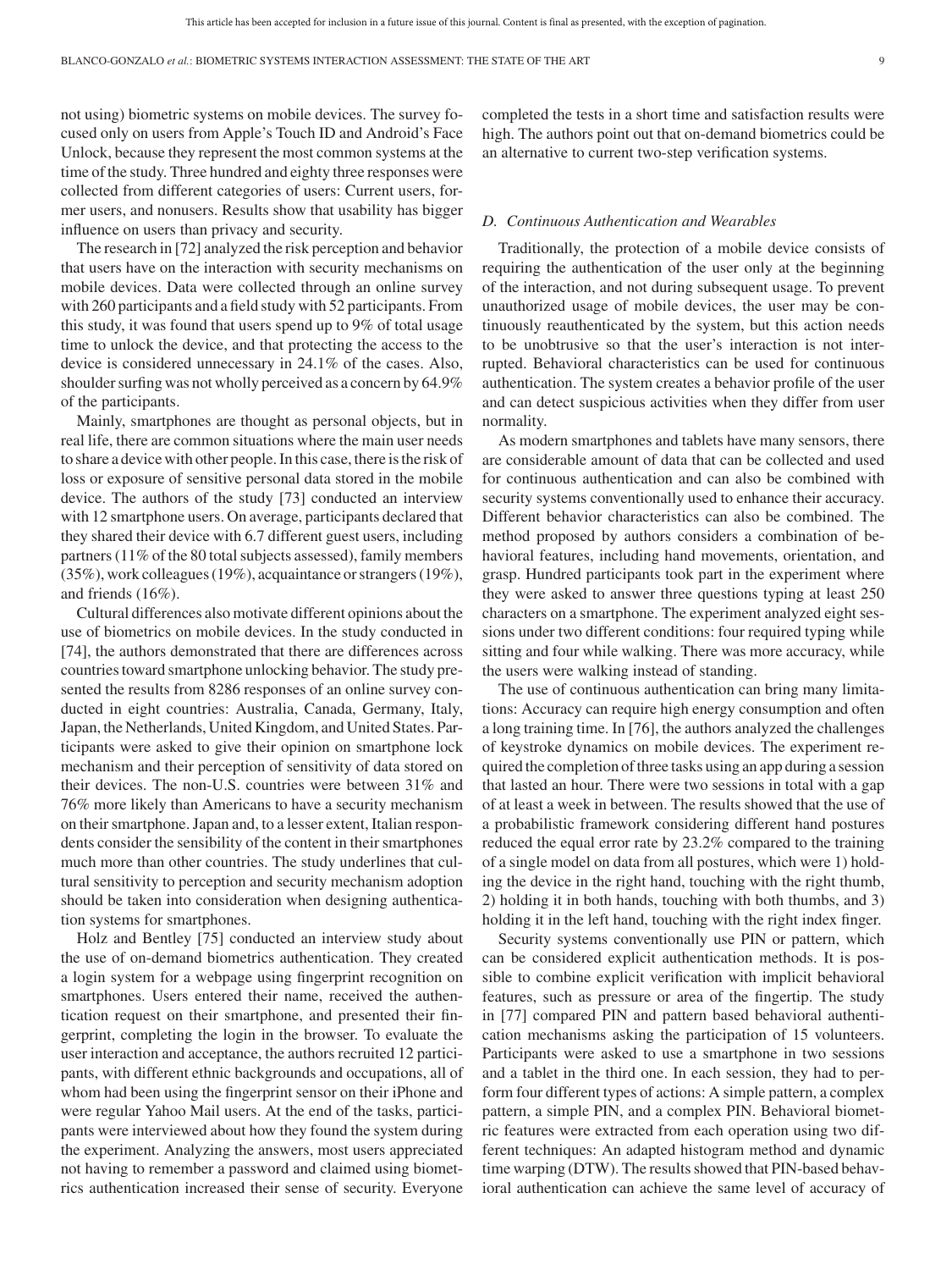TABLE I STANDARDS IN BIOMETRIC INTERACTION ASSESSMENT

| <b>Standard Identifier</b> | <b>Title</b>                                                                                      | <b>Publication</b> | Year |
|----------------------------|---------------------------------------------------------------------------------------------------|--------------------|------|
| <b>ISO 9241</b>            | Ergonomics of human-system interaction                                                            | [78]               | 2009 |
| ISO 25060                  | The common industrial format (CIF) for usability - General framework                              | [80]               | 2010 |
| <b>ISO/IED 29196</b>       | Guidance for biometric enrolment                                                                  | [86]               | 2015 |
| ISO/IEC PDTR 30125         | Biometrics used with mobile devices                                                               | [87]               | 2016 |
| <b>ISO/IEC 24714</b>       | Jurisdictional and societal considerations for commercial applications                            | [88]               | 2008 |
| <b>ISO/IEC 24779</b>       | Information technology - Cross-jurisdictional and societal aspects of implementation of biometric | [89]               | 2016 |
|                            | technologies - Pictograms, icons and symbols for use with biometric systems                       |                    |      |
| <b>ISO/IEC 19794</b>       | Information technology - Biometric data interchange formats                                       | [93]               | 2011 |
| <b>ISO/JEC 29156</b>       | Guidance for specifying performance requirements to meet security and usability needs in          | [96]               | 2015 |
|                            | application using biometrics                                                                      |                    |      |
| <b>ISO/IEC 21472</b>       | Scenario evaluation methodology for user interaction influence in biometric system performance    | [97]               | 2019 |
| <b>ISO/IEC 19795</b>       | Biometric performance testing and reporting                                                       | [98]               | 2006 |

pattern-based methods, and the proposed histogram technique produced more consistent results than the DTW.

#### IV. STANDARDS IN BIOMETRIC INTERACTION ASSESSMENT

Although the biometric community has acknowledged the importance of the interaction between users and biometrics and its assessment, historically, it has not been much standardization activity with this respect. However, as it has been detailed in previous sections, the research on biometrics HCI is getting stronger and several research groups have shown interest to work on standardization in order to achieve a common ground for the biometric interaction assessment. This common ground will enable more research on this area and the possibility of reach interoperability among results.

The purpose of this section is to provide an overview of the main standards that are applied in the biometric system interaction assessment (see Table I). In the first part, we present the general standards on usability and on HCI evaluations. Finally, in the second part, we list all the biometric-specific directives provided by the current standardization.

#### *A. General Usability Standards*

Most of the research work undertaken on biometrics interaction assessment references the multipart standard ISO 9241 "Ergonomic requirements for office work with visual display terminals (VDTs)" [78]. This standard appeared in the 1980s. From 2006, the ISO 9421 family was renamed as "Ergonomics of human-system interaction" in order to reflect its bigger and broader potential use.

Within the ISO 9241, it is worth mention the part 210 "Human-centered design for interactive systems" [79]. This part is focused specifically on making systems usable: The human-centered design provides a guideline to identify and document all the relevant usability information, enabling its later evaluation.

Usability has also been defined through the ISO / IEC TR 25060 Common Industrial Format (CIF) for Usability—General Framework [80]. This is series of standards that specify the context of use (ISO/IEC 25063 [81]), the user needs (ISO/IEC 25064 [82]), and required specification (ISO / FDIS 25065 [83]), and how to report the evaluation (ISO/IEC 25066:2016 [84]). This family of standards provides useful directives to measure the time of tasks, error rates, and the user satisfaction. For this reason, they could be used in the biometric interaction evaluation as shown in [85].

#### *B. Usability Within ISO/IEC JTC1 SC37 Biometrics*

ISO/IEC JTC1 SC37 Biometrics acknowledged the need of bringing biometric usability facets to the biometric standardization community. Usability is mentioned on different ISO/IEC JTC1 SC37 biometric standards as a key factor for biometric implementations, but its analysis has not been thoroughly analyzed and standardized as yet. Most of the usability standardization work has been undertaken within SC37/Working Group (WG) 4 "Technical Implementation of Biometric Systems" and WG 6 "Cross-Jurisdictional and Societal Aspects". In SC37/WG 4, usability has been highlighted as one of the key factors to be considered while planning the implementation of biometric systems in the following standards.

The ISO/IEC Technical Report (TR) 29196:2015 "Guidance for Biometric Enrolment" [86] again points out the usability as a key factor for planning an enrolment within a biometric system implementation [79].Within biometric enrolment processes, this technical report proposes the following:

- 1) the sample quality as one of the aspects of system's effectiveness;
- 2) enrollment time and errors to measure efficiency;
- 3) users' satisfaction related to "user attitudes, perceptions, feelings, and opinions regarding the system."

ISO/IEC TR 30125:2016 "Biometrics used with mobile devices" [87] provides guidelines for the correct implementation of biometric authentication mechanisms within mobile device applications. It identifies three major issues when considering mobile biometrics with commercial devices: The uncontrolled nature of the capture environment, the data security implications, and the need of ensure "best practices" and consistent "look and feel" for user among different applications and devices. Based on these ideas, it states that mobile devices can be used in a whole range of situations and positions by a wide range of possible users. This technical report provides advice for obtaining performance in usability evaluations, although it does not detail any specific methodology. At the same time, SC37 WG 6 also addresses the usability in the standard ISO/IEC TR 24714-1:2008 "Jurisdictional and societal considerations for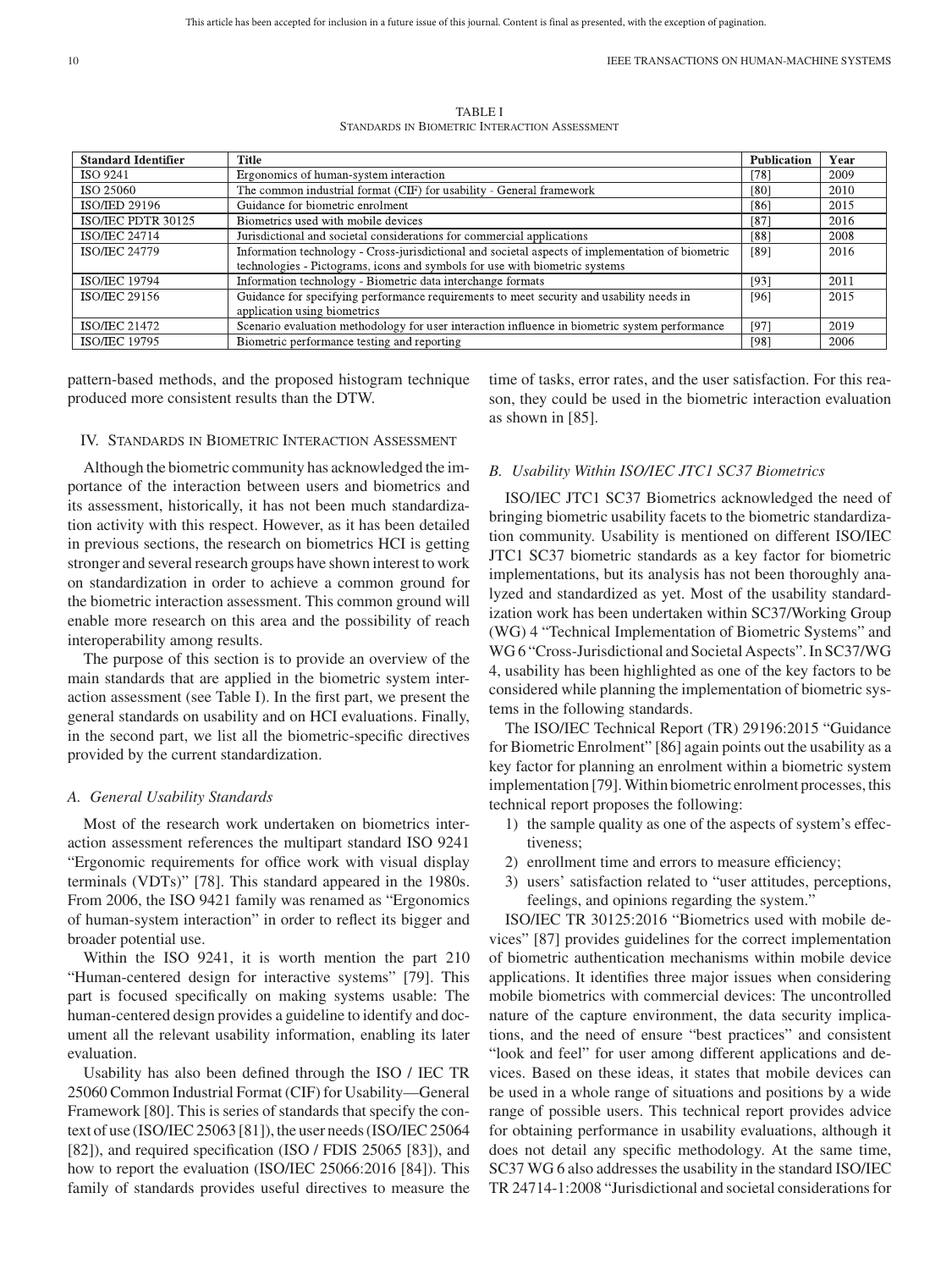commercial applications—Part 1: General guidance" [88] providing guidelines for the implementation of biometric systems regarding three major areas: 1) jurisdictional issues related to user's privacy and personal data protection, 2) accessibility, and 3) health and safety issues.

Alongside these three major areas, this standard also highlights usability as a key factor for ensuring optimal biometric system performance. At the same time, it provides guidelines for usability issues related to the physical environment where the biometric system operates, such as climate, contamination, location, and position. It also stresses the importance of training and guiding the users and highlights the need of easy-to-use capture devices and processes.

*1) Addressing User Feedback. Icons and Symbols:* The ISO/IEC 24779 multipart standard [89] intends to provide a standard family of visual icons and/or symbols for being used at biometric systems. These icons and symbols were designed to assist and guide subjects to get prepared for a specific biometric modality, type of sensor, and guide them for present appropriately the biometric sample. In Part 1 [89], modality independent icons/symbols are provided for aiding human interaction with biometric capture devices. For specific biometric modalities, Part 5 [90] (Face applications) is under development. Part 4 [91] (fingerprint applications) and Part 9 [92] (Vascular applications) have already been published. Additional biometric modalities (following the part numbers of ISO/IEC 19794 series [93]) are expected to be developed.

Alongside SC37/WG6, NIST performed several usability studies in order to evaluate user's interpretation and comprehension of this set of symbols with cross-cultural implications [33], [94]. These studies were split in two phases. Phase 1 was based on one-by-one interview with participants collecting their interpretation of different biometric symbols. Part 2 was a participant matching exercise for meaning and symbols. Based on those studies, the most promising symbols in terms of interpretation and less cross-cultural issues were selected and included in U.S. National Body contributions to this multipart standard [95].

*2) Metrics to Assess Usability:* Finally, in WG 5 "Biometric Performance Testing and Reporting" can be found as a standard which suggests metrics to assess the human interaction influence in biometrics' performance. The ISO/IEC TR (Technical Report) 29156:2015 "Guidance for specifying performance requirements to meet security and usability needs in applications using biometrics" [96]. This TR describes security and usability tradeoffs of biometrics authentication systems compared with other common authentication mechanisms, such as those based on tokens or passwords (covering the three classes of factor authentication: knowledge, possession or personal-characteristics based). It also addresses the use of biometric authentication systems in combination with other authentication mechanisms (multi-factor authentication) to meet security and usability requirements.

In addition, the ISO/IEC 29156:2015 mentions technical, human, and procedural vulnerabilities that can undermine the integrity of the authentication result. It also describes different performance parameters for usability for the three different classes of authentications (knowledge, possession, or personalcharacteristics based). Specifically, it highlights the importance of FTE which could be linked with accessibility/usability issues, FTA, which could be linked with poor performing sensors or human/procedures factors, throughout times, FRR, and ergonomic considerations. It states that all the different authentication mechanisms have their own strengths and vulnerabilities and suggests that the use of multifactor authentication mechanisms can mitigate some vulnerabilities and improve the overall solution strengths.

More recently, SC37 experts have acknowledged the lack of a standardized methodology for evaluating the effects of the user interaction in the biometric systems' performance. Thus, the project ISO/IEC 21472 "Scenario evaluation methodology for user interaction influence in biometric system performance" [97], within the ISO/IEC SC37 WG5, intends to provide a methodology to assess the impact of three kinds of factors (human, biometric systems, and their interaction) on the performance of biometric systems. ISO/IEC 21472 is based on the methodology stated within ISO/IEC 19795 [98] for biometric performance testing and reporting.

#### V. CONCLUSION AND FUTURE CHALLENGES

Advances in biometric recognition systems, not only in terms of system performance, but also in the user interaction with the technology, involved the increase of its use. Moreover, biometrics convenient features (e.g., universality, uniqueness, or permanence) have motivated its application in several contexts and not only in forensics scenarios. In order to continue the biometrics integration smoothly, further testing must be carried out to meet user's requirements.

Many of the current works on biometrics interaction started with the NIST directives and guidelines. Furthermore, NIST contributions to standards have been very relevant from the early studies. Further researching groups also started to make significant contributions in this area, highlighting the importance of the user interaction in biometrics.

According to the variety of biometric recognition uses in mobile devices, this integration has been successful (face, voice, handwritten signature, or fingerprint recognition are some examples). Emergent modalities, *a priori* convenient for mobile scenarios (gait, mobile keystroke, gestures, etc.), are currently under early stages and may be deeply studied in user interaction terms. Then, users and developers could identify their convenience. In any case, as long as mobile devices are progressing and being improved, interaction factors change accordingly, requiring new testing methodologies. Moreover, market tendencies show a growing interest of companies in integrate biometrics in their mobile business [99], [100].

The future of the user interaction in biometrics goes along with technology trends. Biometric recognition is moving now to smart environments, where systems tend to be transparent for users. Mobile biometrics, soft biometrics, and wearables (sometimes altogether) are rising as the most promising topics in the field. With the plethora of sensors within smart devices that may be used for biometric authentication testing interaction in across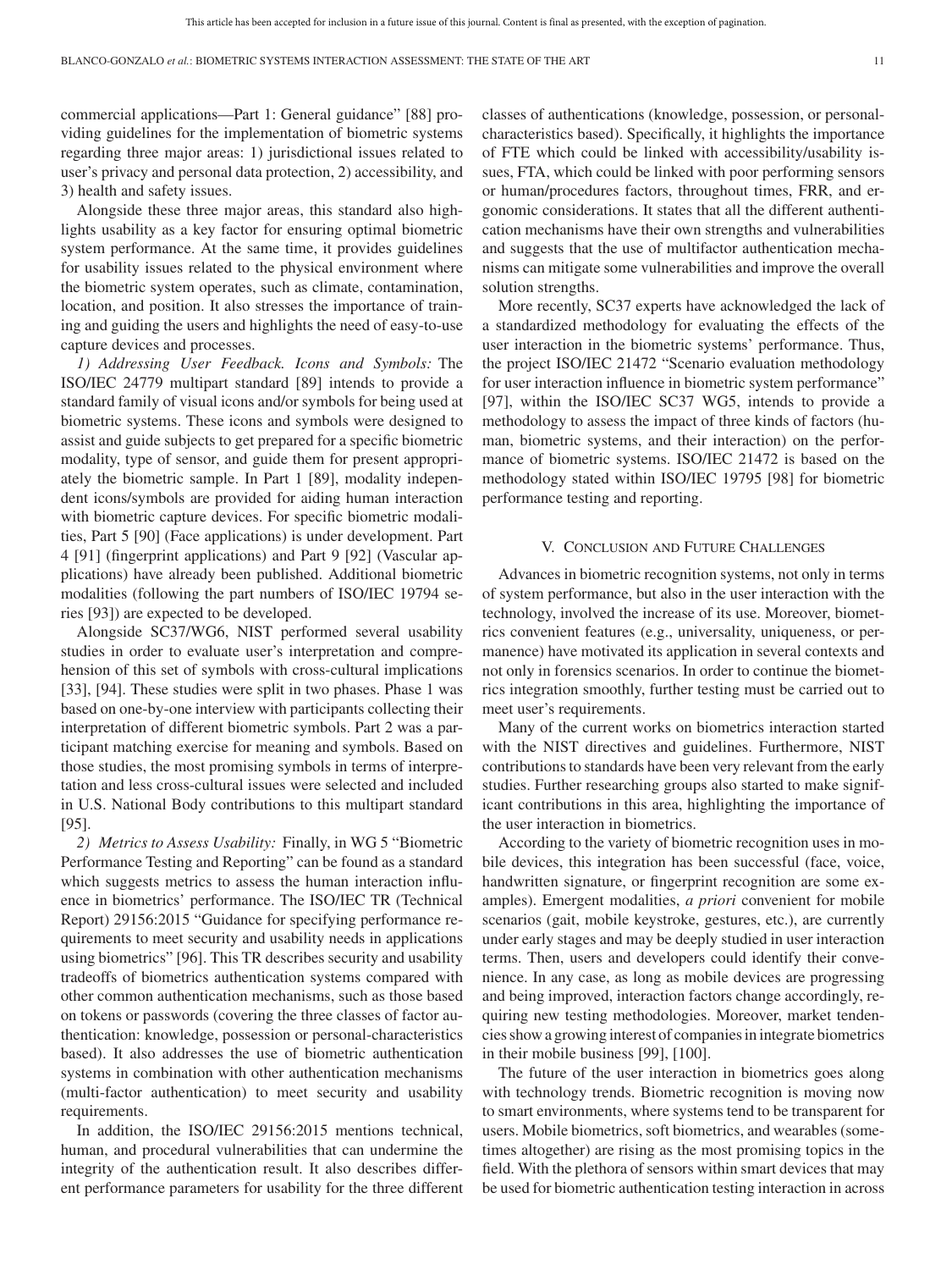scenarios and modalities is required to make new biometrics usable and convenient for users. Experience and support from usability-related groups, such as NIST visualization and usability group will be essential to drive the future of user-system interaction research in new biometric systems.

The use of biometric recognition in the access control systems and in banking (ATM or smartphone apps) is bringing also the attention of the public. Future research in biometrics should be focused then on guaranteeing the usability in those scenarios where the security extent needs to be high and may bring usability issues.

#### **REFERENCES**

- [1] C.-L. Tsai, C.-J. Chen, and D.-J. Zhuang, "Secure OTP and biometric verification scheme for mobile banking," in *Proc. 3rd FTRA Int. Conf. Mobile, Ubiquitous, Intell. Comput.*, 2012, pp. 138–141.
- [2] D. Gorodnichy, S. Yanushkevich, and V. Shmerko, "Automated border control: Problem formalization," in *Proc. IEEE Symp. Comput. Intell. Biometrics Identity Manage.,* 2014, pp. 118–125.
- [3] M. O. Derawi, C. Nickel, P. Bours, and C. Busch, "Unobtrusive userauthentication on mobile phones using biometric gait recognition," in *Proc. 6th Int. Conf. Intell. Inf. Hiding Multimedia Signal Process.*, 2010, pp. 306–311.
- [4] A. Kumar, "Can we use minor finger knuckle images to identify humans?," in *Proc. IEEE 5th Int. Conf. Biometrics: Theory, Appl. Syst.*, 2012, pp. 55–60.
- [5] M. M. Sathik and G. Sofia, "Identification of student comprehension using forehead wrinkles," in *Proc. Int. Conf. Comput., Commun. Elect. Technol.*, 2011, pp. 66–70.
- [6] A. K. Jain and B. Klare, "Matching forensic sketches and mug shots to apprehend criminals," *Computer*, vol. 44, no. 5, pp. 94–96, May 2011.
- [7] E. Von Zezschwitz, A. De Luca, P. Janssen, and H. Hussmann, "Easy to draw, but hard to trace? On of the observability of grid-based (Un)lock patterns," in *Proc. 33rd Annu. ACM Conf. Human Factors Comput. Syst.*, 2015, pp. 2339–2342.
- [8] A. S. Patrick, "Usability and acceptability of biometric security systems," in *Proc. Financial Cryptography Conf.*, 2004, pp. 105–107.
- [9] M. F. Theofanos, R. J. Micheals, and B. C. Stanton, "Biometrics systems include users," *IEEE Syst. J.*, vol. 3, no. 4, pp. 461–468, Dec. 2009.
- [10] M. Theofanos, B. Stanton, R. Micheals, and S. Orandi, "Biometric systematic uncertainty and the user," in *Proc. 1st IEEE Int. Conf. Biometrics: Theory, Appl., Syst.*, 2007, pp. 1–6.
- [11] *Ergonomic Requirements for Office Work With Visual Display Terminals (VDTs)—Part 11: GUIDANCE on Usability*, ISO 9241-11:1998. [Online]. Available:<https://www.iso.org/standard/16883.html>
- [12] R. R. Heckle, A. S. Patrick, and A. Ozok, "Perception and acceptance of fingerprint biometric technology," in *Proc. 3rd Symp. Usable Privacy Secur.*, 2007, pp. 153–154.
- [13] [Visualization and usability group | NIST.\[Online\]. Available: https://](https://www.nist.gov/itl/iad/visualization-and-usability-group) www.nist.gov/itl/iad/visualization-and-usability-group
- [14] M. Theofanos, R. Micheals, J. Scholtz, E. Morse, and P. May, "Does habituation affect fingerprint quality?," in *CHI Extended Abstracts on Human Factors in Computing Systems*. New York, NY, USA: ACM, 2006, 1427–1432.
- [15] B. Stanton, M. Theofanos, S. Orandi, R. Micheals, and N.-F. Zhang, "Effects of scanner height on fingerprint capture," in *Proc. Human. Factors Ergon. Soc. Annu. Meet.*, Oct. 2007, vol. 51, no. 10, pp. 592–596.
- [16] M. Theofanos *et al.*, *Usability Testing of Height and Angles of Ten-Print Fingerprint Capture*. Scotts Valley, CA, USA: CreateSpace Independent Publishing Platform, 2008.
- [17] B. C. Stanton, M. F. Theofanos, S. Orandi, R. J. Micheals, and N. F. Zhang, *Usability Testing of Ten-Print Fingerprint Capture*. Scotts Valley, CA, USA: Createspace Independent Pub, 2007.
- [18] B. Fernandez-Saavedra, R. Alonso-Moreno, A. Mendaza-Ormaza, and R. Sanchez-Reillo, "Usability evaluation of fingerprint based access control systems," in *Proc. 6th Int. Conf. Intell. Inf. Hiding Multimedia Signal Process.*, 2010, pp. 333–336.
- [19] E. Kukula and S. Elliott, "Implementing ergonomic principles in a biometric system: A look at the human biometric sensor interaction (HBSI)," in *Proc. 40th Annu. Int. Carnahan Conf. Secur. Technol.*, 2006, pp. 86–91.
- [20] E. P. Kukula, M. J. Sutton, and S. J. Elliott, "The human–biometricsensor interaction evaluation method: Biometric performance and usability measurements," *IEEE Trans. Instrum. Meas.*, vol. 59, no. 4, pp. 784–791, Apr. 2010.
- [21] B. C. Stanton, M. F. Theofanos, S. M. Furman, J. M. Libert, S. Orandi, and J. D. Grantham, "Usability testing of a contactless fingerprint device: Part 1," NIST, Gaithersburg, MD, USA, Rep. NISTIR 8158, Dec. 2016.
- [22] B. Stanton, M. Theofanos, S. Furman, P. J. Grother, P. Grother, and P. Pritzker, "Usability testing of a contactless fingerprint device: Part 2," NIST, Gaithersburg, MD, USA, Rep. NISTIR 8159, 2016.
- [23] S. M. Furman, B. C. Stanton, M. F. Theofanos, J. M. Libert, and J. D. Grantham, "Contactless fingerprint devices usability test," NIST, Gaithersburg, MD, USA, Rep. NISTIR 8171, Mar. 2017.
- [24] M. F. Theofanos, B. Stanton, C. Sheppard, and R. Micheals, "Usability testing of face image capture for us ports of entry," in *Proc. IEEE 2nd Int. Conf. Biometrics: Theory, Appl. Syst.*, 2008, pp. 1–6.
- [25] M. F. Theofanos, B. Stanton, Y.-Y. Choong, and R. Micheals, "Usability testing of an overlay to improve face capture," in *Proc. IEEE 3rd Int. Conf. Biometrics: Theory, Appl., Syst.,* 2009, pp. 1–6.
- [26] M. Brockly, R. Guest, S. Elliott, and J. Scott, "Dynamic signature verification and the human biometric sensor interaction model," in *Proc. Carnahan Conf. Secur. Technol.,* 2011, pp. 1–6.
- [27] M. Brockly, S. Elliott, J. Burdine, M. Frost, M. Riedle, and R. Guest, "An investigation into biometric signature capture device performance and user acceptance," in *Proc. Int. Carnahan Conf. Security Technol.*, 2014, pp. 1–5.
- [28] J. Young and J. Scholtz, "Portable biometrics workstation: Session interface," NIST, Gaithersburg, MD, USA, 2005. [Online]. Available: <https://www.nist.gov/sites/default/files/sessionuiprototypecif.pdf>
- [29] "UKPS biometric enrolment trial," *Biometric Technology Today*, vol. 13, no. 7, pp. 6–7, 2005.
- [30] M. A. Sasse, "Red-eye blink, bendy shuffle, and the yuck factor: A user experience of biometric airport systems," *IEEE Secur. Priv. Mag.*, vol. 5, no. 3, pp. 78–81, May 2007.
- [31] Y.-Y. Choong, M. Theofanos, B. Stanton, and P. Hofman, "Symbols representing biometrics in use," National Institute of Science and Technology (NIST) Gaithersburg, MD, USA, 2008. Internal [Report NISTIR 7645 \[Online\]. Available: https://www.nist.gov/sites/](https://www.nist.gov/sites/default/files/nistir7645_symbols-representing-biometrics-in-use.pdf) default/files/nistir7645\_symbols-representing-biometrics-in-use.pdf
- [32] Y.-Y. Choong, B. Stanton, and M. Theofanos, "Biometric symbol design for the public-case studies in the United States and four Asian countries," in *Proc. 3rd Int. Conf. Appl. Human Factors Ergonom.*, 2010.
- [33] L. A. Jones, A. I. Antón, and J. B. Earp, "Towards understanding user perceptions of authentication technologies," in *Proc. ACM Workshop Privacy Electron. Soc.*, 2007, pp. 91–98.
- [34] S. J. Elliott, S. A. Massie, and M. J. Sutton, "The perception of biometric technology: A survey," in *Proc. IEEE Workshop Autom. Identification Adv. Technol.*, 2007, pp. 259–264.
- [35] R. Tassabehji and M. A. Kamala, "Improving E-banking security with biometrics: Modelling user attitudes and acceptance," in *Proc. 3rd Int. Conf. New Technol., Mobility Secur.*, 2009, pp. 1–6.
- [36] N. Gunson, D. Marshall, F. McInnes, and M. Jack, "Usability evaluation of voiceprint authentication in automated telephone banking: Sentences versus digits," *Interact. Comput.*, vol. 23, no. 1, pp. 57–69, Jan. 2011.
- [37] N. Gunson, D. Marshall, H. Morton, and M. Jack, "User perceptions of security and usability of single-factor and two-factor authentication in automated telephone banking," *Comput. Secur.*, vol. 30, no. 4, pp. 208–220, Jun. 2011.
- [38] L. Coventry, "Biometrics, self-service and the user," *Biometric Technol. Today*, vol. 12, no. 10, pp. 7–9, Nov. 2004.
- [39] B. R. Barricelli, "Human work interaction design: Designing engaging automation," in *Proc. 5th IFIP 13.6 Working Conf., HWID*, Espoo, Finland, 2018.
- [40] R. Blanco-Gonzalo, R. Sanchez-Reillo, R. Ros-Gomez, and B. Fernandez-Saavedra, "User acceptance of planar semiconductor fingerprint sensors," in *Proc. Int. Carnahan Conf. Security Technol.*, 2015, pp. 31–36.
- [41] K. Krol, S. Parkin, and M. A. Sasse, ""I don't like putting my face on the Internet!": An acceptance study of face biometrics as a CAPTCHA replacement," in *Proc. IEEE Int. Conf. Identity, Secur. Behav. Anal.*, 2016, pp. 1–7.
- [42] V. Zimmermann and N. Gerber, "If it wasn't secure, they would not use it in the movies—security perceptions and user acceptance of authentication technologies," in *Human Aspects of Information Security, Privacy and Trust*. Cham, Switzerland: *Springer*, 2017, pp. 265–283.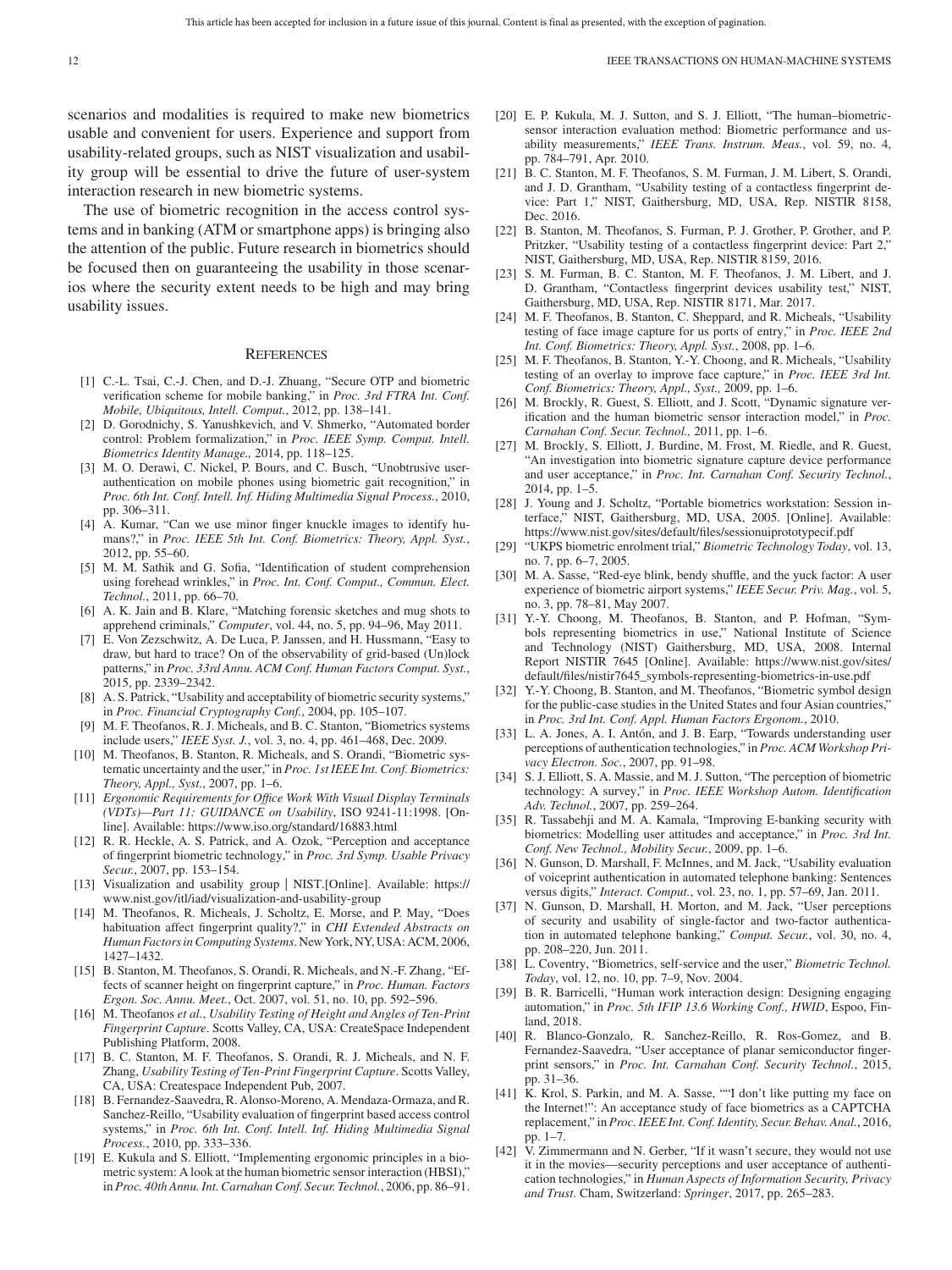- [43] J. Gill and M. Rejman-Greene, *Conference on Accessible Biometrics*[. 2005. \[Online\]. Available: http://johngilltech.com/publications/](http://johngilltech.com/publications/phoneability/accessible_biometrics/) phoneability/accessible\_biometrics/
- [44] R. Wong, N. Poh, J. Kittler, and D. Frohlich, "Towards inclusive design in mobile biometry," in *Proc. 3rd Int. Conf. Human Syst. Interact.*, 2010, pp. 267–274.
- [45] N. Poh, R. Blanco-Gonzalo, R. Wong, and R. Sanchez-Reillo, "Blind subjects faces database," *IET Biometrics*, vol. 5, no. 1, pp. 20–27, Mar. 2016.
- [46] B. Stanton, M. Theofanos, and C. Sheppard, "A study of users with visual disabilities and a fingerprint process," NIST, Gaithersburg, MD, USA, *Rep. NISTIR 7484*, 2008.
- [47] M. A. Sasse and K. Krol, "Usable biometrics for an ageing population," in *Age Factors in Biometric Processing*. Stevenage, U.K.: IET, 2013.
- [48] M. Fairhurst, *Age Factors in Biometric Processing*. Stevenage, [U.K.: IET. 2013. \[Online\]. Available: https://www.theiet.org/resources/](https://www.theiet.org/resources/books/security/age_factors.cfm) books/security/age\_factors.cfm
- [49] R. Sanchez-Reillo, R. Blanco-Gonzalo, J. Liu-Jimenez, M. Lopez, and E. Canto, "Universal access through biometrics in mobile scenarios," in *Proc. 47th Int. Carnahan Conf. Secur. Technol.*, 2013, pp. 1–6.
- [50] R. Blanco-Gonzalo, C. Lunerti, R. Sanchez-Reillo, and R. M. Guest, "Biometrics: Accessibility challenge or opportunity?" *PLoS One*, vol. 13, no. 3, p. e0194111, Mar. 2018.
- [51] E. Kukula, "Design and evaluation of the human-biometric sensor evaluation method," Ph.D. dissertation, Dept. Industrial Eng., Purdue Univ., West Lafayette. IN, USA, 2008.
- [52] S. J. Elliott, B. Senjaya, E. P. Kukula, J. M. Werner, and M. Wade, "An evaluation of the human biometric sensor interaction using hand geometry," in *Proc. 44th Annu. IEEE Int. Carnahan Conf. Secur. Technol.*, 2010, pp. 259–265.
- [53] J. J. Robertson, R. M. Guest, S. J. Elliott, and K. O'Connor, "A framework for biometric and interaction performance assessment of automated border control processes," *IEEE Trans. Human-Machine Syst.*, vol. 47, no. 6, pp. 983–993, Dec. 2017.
- [54] BODEGA Project—PROACTIVE Enhancement of Human Performance in Border Control. [Online]. Available:<https://bodega-project.eu/>
- [55] FastPass—A Harmonized, Modular Reference System for All Euro[pean Automated Border Crossing Points. \[Online\]. Available: https://](https://www.fastpass-project.eu/) www.fastpass-project.eu/
- [56] [FIDELITY Project—About FIDELITY. \[Online\]. Available: http://www.](http://www.fidelity-project.eu/) fidelity-project.eu/
- [57] SMart mobILity at the European land borders—SMILE. [Online]. Available:<http://smile-h2020.eu/smile/>
- [58] D. Petcu and D. A. Stoichescu, "A hybrid mobile biometric-based evoting system," in *Proc. 9th Int. Symp. Adv. Topics Elect. Eng.*, 2015, pp. 37–42.
- [59] A. E. Flores Zuniga, K. T. Win, and W. Susilo, "Biometrics for electronic health records," *J. Med. Syst.*, vol. 34, no. 5, pp. 975–983, Oct. 2010.
- [60] M. Tistarelli and B. Schouten, "Biometrics in ambient intelligence," *J Ambient Intell. Human Comput.*, vol. 2, pp. 113–126, 2011.
- [61] R. Wang and B. Fang, "Affective computing and biometrics based HCI surveillance system," in *Proc. Int. Symp. Inf. Sci. Eng.*, vol. 1, 2008, pp. 192–195.
- [62] R. Sanchez-Reillo, D. Sierra-Ramos, R. Estrada-Casarrubios, and J. A. Amores-Duran, "Strengths, weaknesses and recommendations in implementing biometrics in mobile devices," in *Proc. Int. Carnahan Conf. Secur. Technol.*, 2014, pp. 1–6.
- [63] R. Blanco-Gonzalo, R. Sanchez-Reillo, O. Miguel-Hurtado, and J. Liu-Jimenez, "Usability analysis of dynamic signature verification in mobile environments," in *Proc. Int. Conf. BIOSIG Special Interest Group*, 2013, pp. 1–9.
- [64] R. Blanco-Gonzalo, O. Miguel-Hurtado, R. Sanchez-Reillo, and A. Gonzalez-Ramirez, "Usability analysis of a handwritten signature recognition system applied to mobile scenarios," in *Proc. 47th Int. Carnahan Conf. Secur. Technol.* , 2013, pp. 1–6.
- [65] B. Fernandez-Saavedra, J. Liu-Jimenez, R. Ros-Gomez, and R. Sanchez-Reillo, "Small fingerprint scanners used in mobile devices: The impact on biometric performance," in *IET Biometrics*, vol. 5, no. 1, pp. 28–36, Mar. 2016.
- [66] [PIDaaS—Private ID as a Service. \[Online\]. Available: http://](http://www.pidaas.eu/cms/) www.pidaas.eu/cms/
- [67] O. Miguel-Hurtado, R. Blanco-Gonzalo, R. Guest, and C. Lunerti, "Interaction evaluation of a mobile voice authentication system," in *Proc. IEEE Int. Carnahan Conf. Secur. Technol.*, 2016, pp. 1–8.
- [68] O. Miguel-Hurtado, R. Guest, and C. Lunerti, "Voice and face interaction evaluation of a mobile authentication platform," in *Proc. Int. Carnahan Conf. Secur. Technol.*, 2017, pp. 1–6.
- [69] S. Trewin, C. Swart, L. Koved, J. Martino, K. Singh, and S. Ben-David, "Biometric authentication on a mobile device: A study of user effort, error and task disruption," in *Proc. 28th Annu. Comput. Secur. Appl. Conf.*, Orlanco, FL, USA, 2012, pp. 159–168.
- [70] C. Bhagavatula et al., "Biometric authentication on iPhone and Android: Usability, perceptions, and influences on adoption," in *Workshop Usable Secur.*, San Diego, CA, USA, 2015, pp. 1–2.
- [71] A. De Luca, A. Hang, E. Von Zezschwitz, and H. Hussmann, "I feel like I'm taking selfies all day! Towards understanding biometric authentication on smartphones," in *Proc. 33rd Annu. ACM Conf. Human Factors Computing*, Seoul, South Korea, 2015, pp. 1411–1414.
- [72] M. Harbach, E. Von Zezschwitz, A. Fichtner, A. De Luca, and M. Smith, "It's a hard lock life: A field study of smartphone (un)locking behavior and risk perception," in *Proc. 10th USENIX Conf. Usable Privacy Secur.*, Menlo Park, CA, USA, 2014, pp. 213–230.
- [73] A. K. Karlson, A. J. B. Brush, and S. Schechter, "Can i borrow your phone? understanding concerns when sharing mobile phones," in *Proc. SIGCHI Conf. Human Factors Computing Syst.*, Boston, MA, USA, 2009.
- [74] M. Harbach, A. De Luca, N. Malkin, and S. Egelman, "Keep on lockin' in the free world: A multi-national comparison of smartphone locking," in *Proc. CHI Conf. Human Factors Computing Syst.*, 2016, pp. 4823–4827.
- [75] C. Holz and F. R. Bentley, "On-demand biometrics: Fast cross-device authentication," in *Proc. CHI Conf. Human Factors Computing Syst.*, San Jose, CA, USA, 2016, pp. 3761–3766.
- [76] D. Buschek, A. De Luca, and F. Alt, "Improving accuracy, applicability and usability of keystroke biometrics on mobile touchscreen devices," in *Proc. 33rd Annu. ACM Conf. Human Factors Computing Syst.*, Seoul, South Korea, 2015, pp. 1393–1402.
- [77] Y. Li, J. Yang, M. Xie, D. Carlson, H. G. Jang, and J. Bian, "Comparison of PIN- and pattern-based behavioral biometric authentication on mobile devices," in *Proc. IEEE Military Commun. Conf.*, Tampa, FL, USA, 2015, pp. 1317–1322.
- [78] *Ergonomic Requirements for Office Work With Visual Display Terminals (VDTs)—Part 1: General Introduction*, ISO 9241-1:1997. [Online]. Available:<https://www.iso.org/standard/21922.html>
- [79] *Ergonomics of Human-System Interaction—Part 210: Human-Centred Design for Interactive Systems*, ISO 9241-210:2010. [Online]. Available: <https://www.iso.org/standard/52075.html>
- [80] *Systems and Software Engineering—Systems and Software Product Quality Requirements and Evaluation (SQuaRE)—Common Industry Format (CIF) for Usability: General Framework for Usability-Related Information*, ISO/IEC TR 25060:2010. [Online]. Available: <https://www.iso.org/standard/35786.html>
- [81] *Systems and Software Engineering—Systems and Software Product Quality Requirements and Evaluation (SQuaRE)—Common Industry Format (CIF) for Usability: CONTEXT of Use Description*[, ISO/IEC 25063:2014. \[Online\]. Available: https://www.iso.org/](https://www.iso.org/standard/35789.html) standard/35789.html
- [82] *Systems and Software Engineering—Software Product Quality Requirements and Evaluation (SQuaRE)—Common Industry Format (CIF) for Usability: User Needs Report*, ISO/IEC 25064:2013. [Online]. Available: <https://www.iso.org/standard/35790.html>
- [83] *Systems and Software Engineering—Software Product Quality Requirements and Evaluation (SQuaRE)—Common Industry Format (CIF) for Usability: User Requirements Specification*, ISO/FDIS 25065. [Online]. Available:<https://www.iso.org/standard/72189.html>
- [84] *Systems and Software Engineering—Systems and Software Quality Requirements and Evaluation (SQuaRE)—Common Industry Format (CIF) for Usability—Evaluation Report*, ISO/IEC 25066:2016. [Online]. Available:<https://www.iso.org/standard/63831.html>
- [85] M. F. Theofanos, B. C. Stanton, and C. Wolfson, Usability and biometrics ensuring successful biometric systems. NIST, Gaithers[burg, MD, USA, 2008. \[Online\]. Available: https://www.nist.gov/](https://www.nist.gov/sites/default/files/usability_and_biometrics_final2.pdf) sites/default/files/usability\_and\_biometrics\_final2.pdf
- [86] *Guidance for Biometric Enrolment*, ISO/IEC TR 29196:2015(en). [\[Online\]. Available: https://www.iso.org/obp/ui/fr/#iso:std:iso-iec:tr:](https://www.iso.org/obp/ui/fr/#iso:std:iso-iec:tr:29196:ed-1:v1:en) 29196:ed-1:v1:en
- [87] *Information Technology—Biometrics Used With Mobile Devices*, [ISO/IEC TR 30125:2016. \[Online\]. Available: https://www.iso.org/](https://www.iso.org/standard/53245.html) standard/53245.html
- [88] *Information Technology—Biometrics—Jurisdictional and Societal Considerations for Commercial Applications—Part 1: General Guidance*[, ISO/IEC TR 24714-1:2008\(en\). \[Online\]. Available: https://www.](https://www.iso.org/obp/ui/#iso:std:iso-iec:tr:24714:-1:ed-1:v1:en) iso.org/obp/ui/#iso:std:iso-iec:tr:24714:-1:ed-1:v1:en